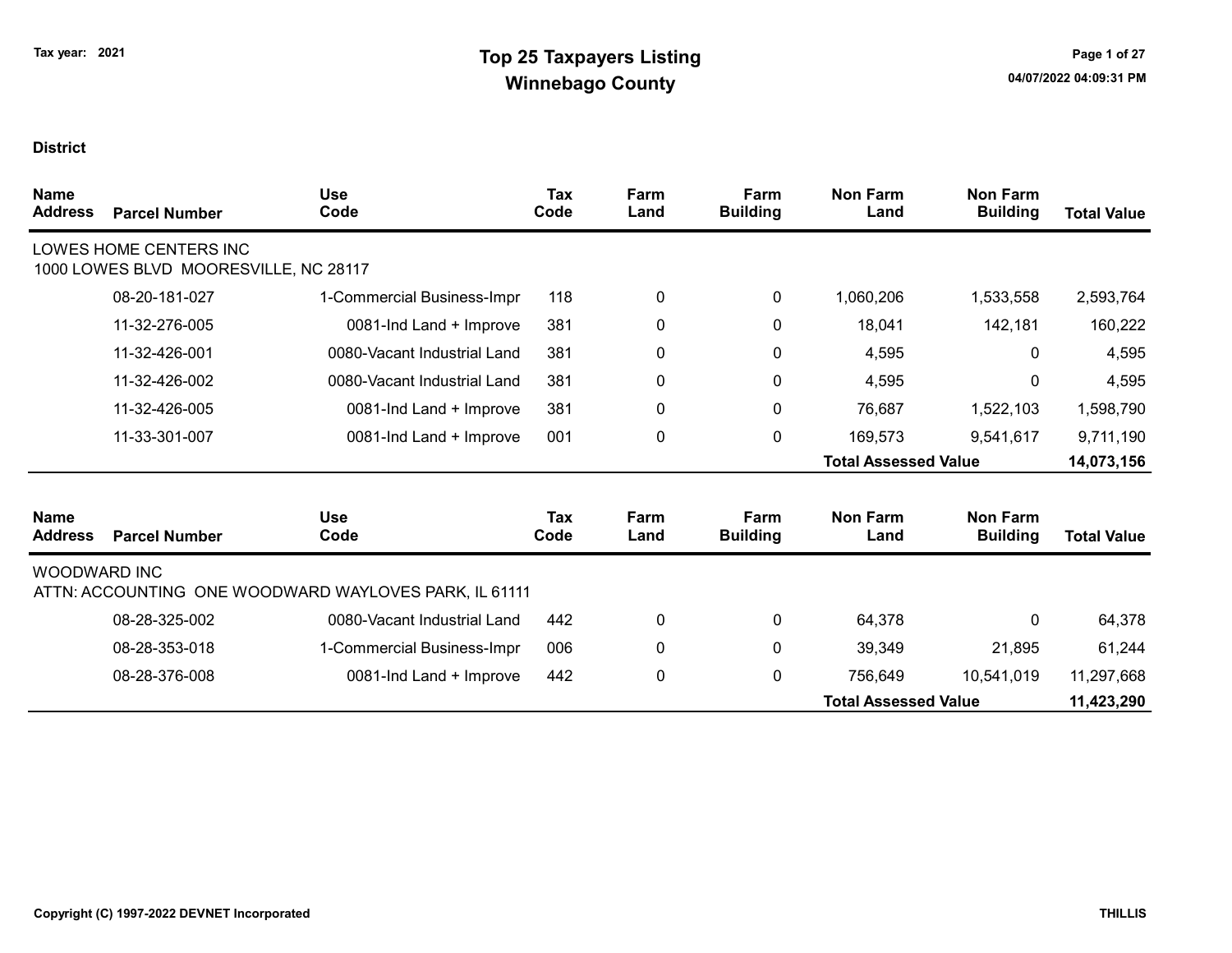| <b>Name</b><br><b>Address</b> | <b>Parcel Number</b>                                                 | <b>Use</b><br>Code                                    | Tax<br>Code        | Farm<br>Land | Farm<br><b>Building</b> | <b>Non Farm</b><br>Land     | <b>Non Farm</b><br><b>Building</b> | <b>Total Value</b> |
|-------------------------------|----------------------------------------------------------------------|-------------------------------------------------------|--------------------|--------------|-------------------------|-----------------------------|------------------------------------|--------------------|
|                               | <b>CBL CHERRYVALE</b><br>2030 HAMILTON PL BLVD CHATTANOOGA, TN 37421 |                                                       |                    |              |                         |                             |                                    |                    |
|                               | 12-35-301-004                                                        | 1-Commercial Business-Impr                            | 378                | 0            | $\mathbf 0$             | 1,401,469                   | 8,368,209                          | 9,769,678          |
|                               |                                                                      |                                                       |                    |              |                         | <b>Total Assessed Value</b> |                                    | 9,769,678          |
| <b>Name</b><br><b>Address</b> | <b>Parcel Number</b>                                                 | <b>Use</b><br>Code                                    | <b>Tax</b><br>Code | Farm<br>Land | Farm<br><b>Building</b> | <b>Non Farm</b><br>Land     | <b>Non Farm</b><br><b>Building</b> | <b>Total Value</b> |
|                               | <b>EXETER 5778 BAXTER LLC</b>                                        | 101 W ELM ST SUITE 600 CONSHOHOCKEN, PA 19428         |                    |              |                         |                             |                                    |                    |
|                               | 16-28-400-023                                                        | 0081-Ind Land + Improve                               | 440                | 0            | 0                       | 171,156                     | 8,680,747                          | 8,851,903          |
|                               |                                                                      |                                                       |                    |              |                         | <b>Total Assessed Value</b> |                                    | 8,851,903          |
| <b>Name</b><br><b>Address</b> | <b>Parcel Number</b>                                                 | <b>Use</b><br>Code                                    | <b>Tax</b><br>Code | Farm<br>Land | Farm<br><b>Building</b> | <b>Non Farm</b><br>Land     | <b>Non Farm</b><br><b>Building</b> | <b>Total Value</b> |
|                               | <b>MEIJER STORES LIMITED PARTNERSHIP</b>                             | ATTN PROPERTY TAX MANAGER 2929 WALKER AVE N WGRAND RA |                    |              |                         |                             |                                    |                    |
|                               | 08-21-126-015                                                        | 1-Commercial Business-Impr                            | 133                | 0            | $\mathbf{0}$            | 103,101                     | 168,204                            | 271,305            |
|                               | 08-21-126-016                                                        | 1-Commercial Business-Impr                            | 133                | 0            | 0                       | 1,380,985                   | 2,792,101                          | 4,173,086          |
|                               | 08-21-126-018                                                        | 0050-Vac Commercial Land                              | 133                | 0            | 0                       | 125,672                     | 0                                  | 125,672            |
|                               | 12-14-151-005                                                        | 1-Commercial Business-Impr                            | 001                | 0            | $\mathbf{0}$            | 643,645                     | 3,202,279                          | 3,845,924          |
|                               | 12-14-152-009                                                        | 1-Commercial Business-Impr                            | 001                | 0            | $\mathbf{0}$            | 131,938                     | 120,556                            | 252,494            |
|                               |                                                                      |                                                       |                    |              |                         | <b>Total Assessed Value</b> |                                    | 8,668,481          |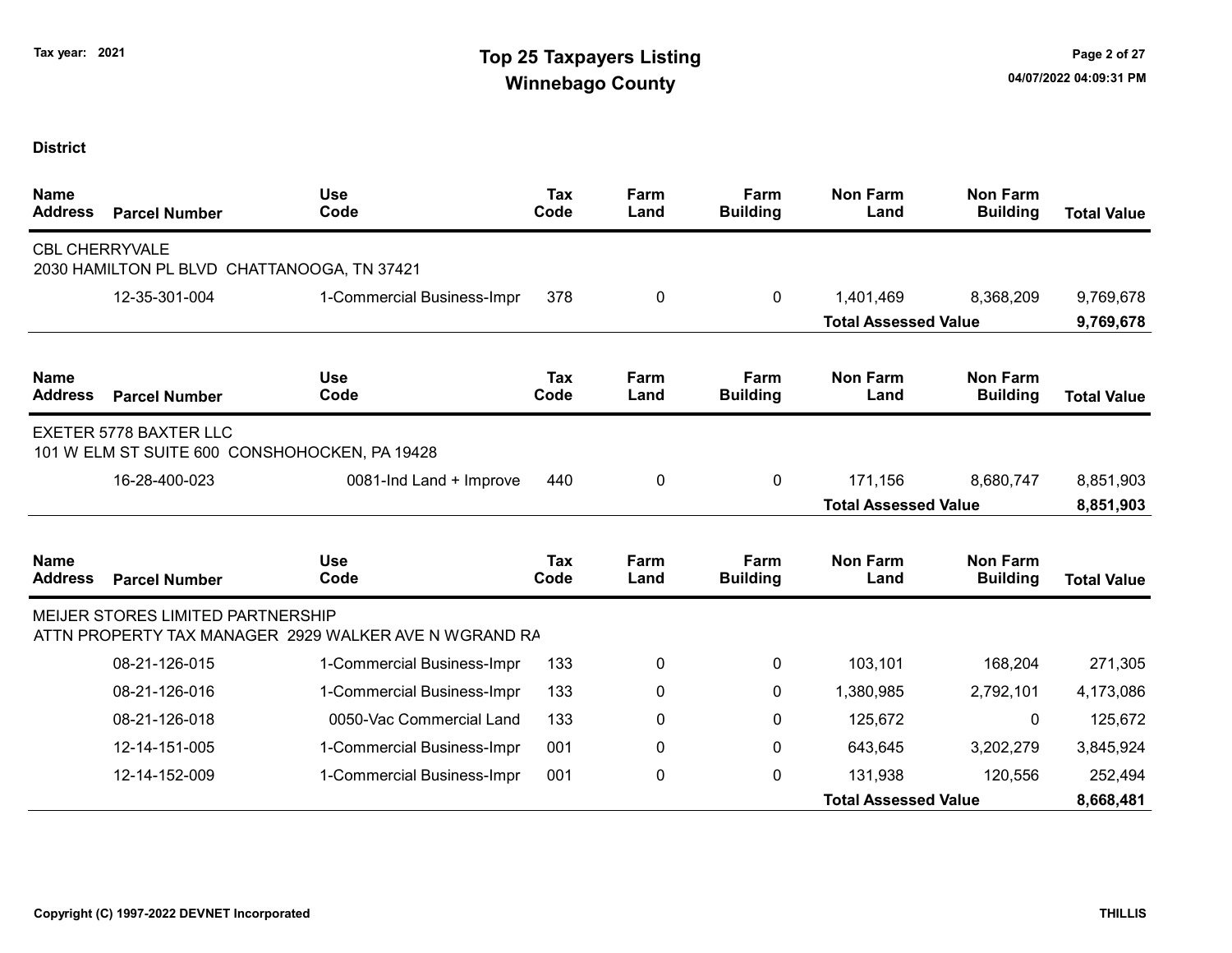| <b>Name</b><br><b>Address</b> | <b>Parcel Number</b>                                                                      | <b>Use</b><br>Code                                        | <b>Tax</b><br>Code | Farm<br>Land | Farm<br><b>Building</b> | <b>Non Farm</b><br>Land     | <b>Non Farm</b><br><b>Building</b> | <b>Total Value</b> |
|-------------------------------|-------------------------------------------------------------------------------------------|-----------------------------------------------------------|--------------------|--------------|-------------------------|-----------------------------|------------------------------------|--------------------|
|                               | <b>FOREST PLAZA LLC</b>                                                                   | C/O SIMON PROPERTY GROUP PO BOX 7019INDIANAPOLIS, IN 4620 |                    |              |                         |                             |                                    |                    |
|                               | 12-27-103-007                                                                             | 1-Commercial Business-Impr                                | 001                | 0            | 0                       | 146,392                     | 89,367                             | 235,759            |
|                               | 12-27-103-010                                                                             | 1-Commercial Business-Impr                                | 001                | 0            | 0                       | 572,788                     | 2,014,583                          | 2,587,371          |
|                               | 12-27-103-018                                                                             | 1-Commercial Business-Impr                                | 001                | 0            | 0                       | 809,422                     | 4,249,924                          | 5,059,346          |
|                               | 12-27-106-001                                                                             | 1-Commercial Business-Impr                                | 001                | 0            | 0                       | 8,110                       | 49,711                             | 57,821             |
|                               | 12-27-127-003                                                                             | 1-Commercial Business-Impr                                | 001                | 0            | 0                       | 138,620                     | 242,356                            | 380,976            |
|                               | 12-27-176-002                                                                             | 0050-Vac Commercial Land                                  | 001                | 0            | 0                       | 8,083                       | 0                                  | 8,083              |
|                               | 12-27-176-004                                                                             | 0050-Vac Commercial Land                                  | 001                | 0            | 0                       | 4,902                       | 0                                  | 4,902              |
|                               |                                                                                           |                                                           |                    |              |                         | <b>Total Assessed Value</b> |                                    | 8,334,258          |
| <b>Name</b><br><b>Address</b> | <b>Parcel Number</b>                                                                      | <b>Use</b><br>Code                                        | <b>Tax</b><br>Code | Farm<br>Land | Farm<br><b>Building</b> | <b>Non Farm</b><br>Land     | <b>Non Farm</b><br><b>Building</b> | <b>Total Value</b> |
|                               | <b>GREATER ROCKFORD AIRPORT AUTHORITY</b><br>ATTN FINANCE 60 AIRPORT DRROCKFORD, IL 61109 |                                                           |                    |              |                         |                             |                                    |                    |
|                               | 15-11-301-003                                                                             | 0081-Ind Land + Improve                                   | 421                | 0            | $\pmb{0}$               | 28,183                      | 49,418                             | 77,601             |
|                               | 15-11-301-004                                                                             | 0081-Ind Land + Improve                                   | 421                | 0            | 0                       | 28,183                      | 290,793                            | 318,976            |
|                               | 15-11-301-005                                                                             | 0081-Ind Land + Improve                                   | 421                | 0            | $\pmb{0}$               | 27,678                      | 259,048                            | 286,726            |
|                               | 15-11-326-007                                                                             | 0081-Ind Land + Improve                                   | 421                | 0            | 0                       | 40,937                      | 164,280                            | 205,217            |
|                               | 15-11-326-011                                                                             |                                                           |                    |              |                         |                             |                                    |                    |
|                               |                                                                                           | 0081-Ind Land + Improve                                   | 421                | 0            | $\pmb{0}$               | 68,301                      | 647,039                            | 715,340            |
|                               | 15-11-376-001                                                                             | 0071-Commercial Office-Impr                               | 392                | 0            | 0                       | 9,310                       | 53,387                             | 62,697             |
|                               | 15-11-451-005                                                                             | 0081-Ind Land + Improve                                   | 392                | 0            | $\pmb{0}$               | 0                           | 140,933                            | 140,933            |
|                               | 15-14-151-002                                                                             | 0071-Commercial Office-Impr                               | 392                | 0            | 0                       | 9,310                       | 68,010                             | 77,320             |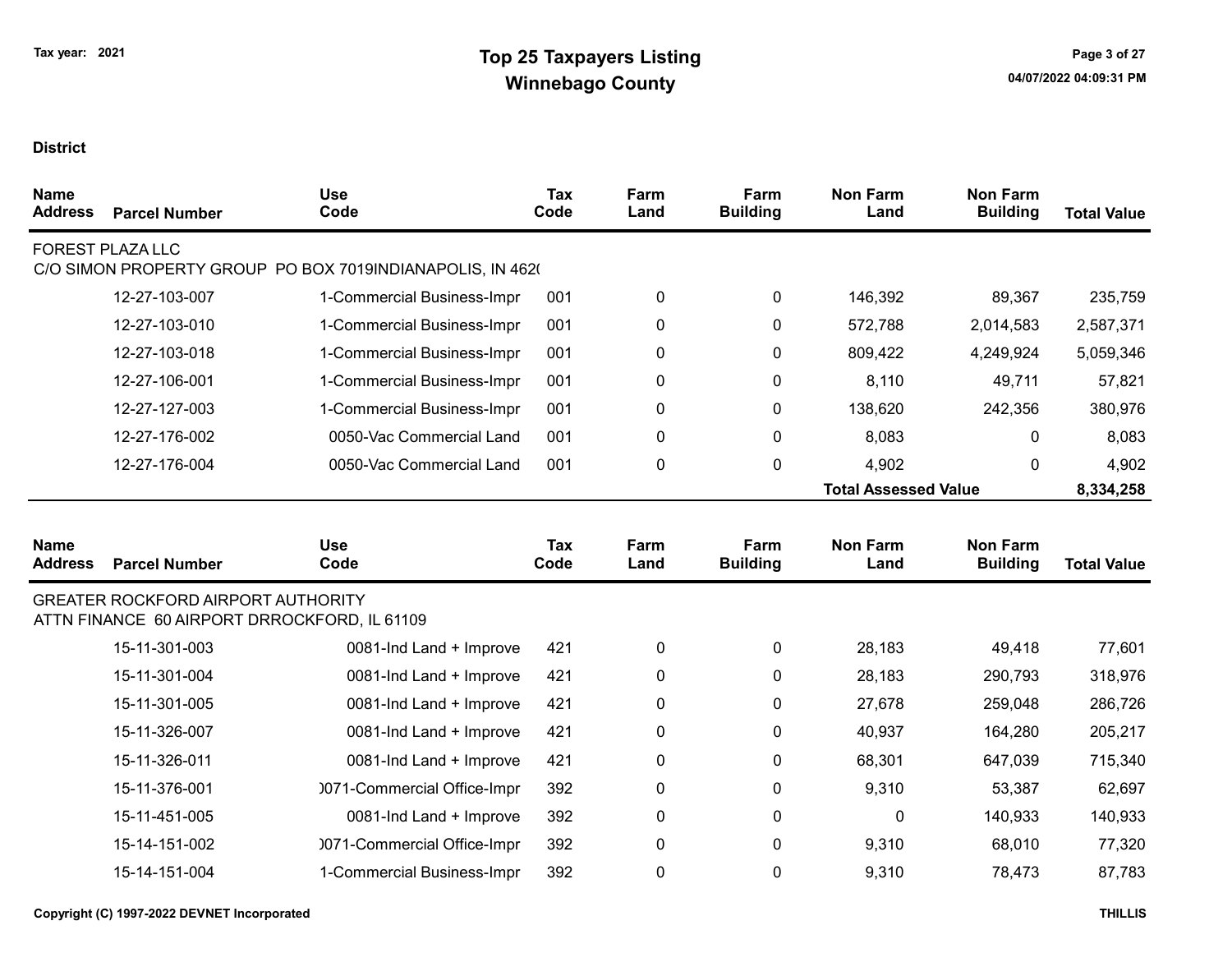| <b>Name</b><br><b>Address</b> | <b>Parcel Number</b>                      | <b>Use</b><br>Code                           | <b>Tax</b><br>Code | Farm<br>Land | Farm<br><b>Building</b> | <b>Non Farm</b><br>Land | <b>Non Farm</b><br><b>Building</b> | <b>Total Value</b> |
|-------------------------------|-------------------------------------------|----------------------------------------------|--------------------|--------------|-------------------------|-------------------------|------------------------------------|--------------------|
|                               | <b>GREATER ROCKFORD AIRPORT AUTHORITY</b> | ATTN FINANCE 60 AIRPORT DRROCKFORD, IL 61109 |                    |              |                         |                         |                                    |                    |
|                               | 15-14-151-005                             | 0071-Commercial Office-Impr                  | 392                | 0            | 0                       | 4,780                   | 41,316                             | 46,096             |
|                               | 15-14-152-001                             | 0081-Ind Land + Improve                      | 392                | 0            | 0                       | 0                       | 167                                | 167                |
|                               | 15-14-152-002                             | 0081-Ind Land + Improve                      | 392                | 0            | 0                       | 0                       | 39,589                             | 39,589             |
|                               | 15-14-152-004                             | 0081-Ind Land + Improve                      | 392                | 0            | 0                       | 0                       | 294,300                            | 294,300            |
|                               | 15-14-152-006                             | 0081-Ind Land + Improve                      | 392                | 0            | 0                       | 0                       | 244,322                            | 244,322            |
|                               | 15-14-152-008                             | 1-Commercial Business-Impr                   | 392                | 0            | 0                       | 0                       | 1,143                              | 1,143              |
|                               | 15-14-152-009                             | 1-Commercial Business-Impr                   | 392                | 0            | 0                       | 0                       | 125                                | 125                |
|                               | 15-14-152-010                             | 1-Commercial Business-Impr                   | 392                | 0            | 0                       | 0                       | 1,143                              | 1,143              |
|                               | 15-14-201-002                             | 0081-Ind Land + Improve                      | 392                | 0            | 0                       | 0                       | 94,726                             | 94,726             |
|                               | 15-14-201-003                             | 0081-Ind Land + Improve                      | 392                | 0            | 0                       | 0                       | 111                                | 111                |
|                               | 15-14-201-007                             | 0081-Ind Land + Improve                      | 392                | 0            | 0                       | 0                       | 21,608                             | 21,608             |
|                               | 15-14-201-008                             | 0081-Ind Land + Improve                      | 392                | 0            | 0                       | 0                       | 51,588                             | 51,588             |
|                               | 15-14-201-010                             | 0081-Ind Land + Improve                      | 392                | 0            | 0                       | 0                       | 32,633                             | 32,633             |
|                               | 15-14-201-012                             | 0081-Ind Land + Improve                      | 392                | 0            | 0                       | 0                       | 31,276                             | 31,276             |
|                               | 15-14-202-004                             | 0081-Ind Land + Improve                      | 392                | 0            | 0                       | 32,749                  | 278,522                            | 311,271            |
|                               | 15-14-202-005                             | 0081-Ind Land + Improve                      | 392                | 0            | 0                       | 16,075                  | 37,397                             | 53,472             |
|                               | 15-14-402-002                             | 0081-Ind Land + Improve                      | 392                | 0            | 0                       | 20,761                  | 27,520                             | 48,281             |
|                               | 15-14-402-004                             | 0081-Ind Land + Improve                      | 392                | 0            | 0                       | 39,654                  | 277,787                            | 317,441            |
|                               | 15-14-402-006                             | 0081-Ind Land + Improve                      | 392                | 0            | 0                       | 43,543                  | 710,462                            | 754,005            |
|                               | 15-14-402-007                             | 0081-Ind Land + Improve                      | 392                | 0            | 0                       | 67,699                  | 1,011,585                          | 1,079,284          |
|                               | 15-15-176-007                             | Farm+Improve+Non Farm AV                     | 392                | 2,161        | 0                       | 1                       | 0                                  | 2,162              |
|                               | 15-15-301-003                             | 0020-Vacant Farmland - assd                  | 392                | 825          | 0                       | 0                       | 0                                  | 825                |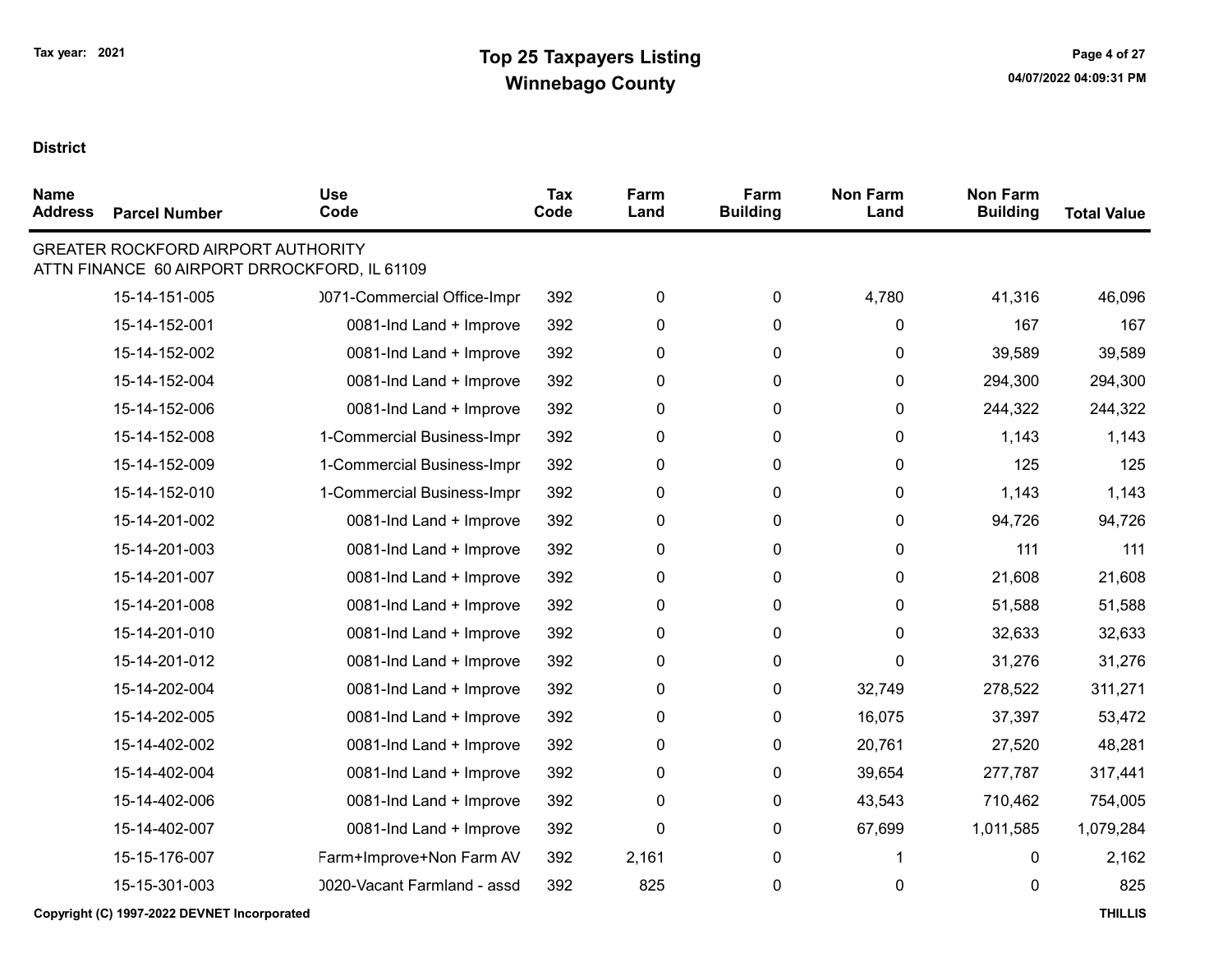$\blacksquare$ 

| <b>Name</b><br><b>Address</b> | <b>Parcel Number</b>                      | <b>Use</b><br>Code                           | <b>Tax</b><br>Code | Farm<br>Land | Farm<br><b>Building</b> | <b>Non Farm</b><br>Land | <b>Non Farm</b><br><b>Building</b> | <b>Total Value</b> |
|-------------------------------|-------------------------------------------|----------------------------------------------|--------------------|--------------|-------------------------|-------------------------|------------------------------------|--------------------|
|                               | <b>GREATER ROCKFORD AIRPORT AUTHORITY</b> | ATTN FINANCE 60 AIRPORT DRROCKFORD, IL 61109 |                    |              |                         |                         |                                    |                    |
|                               | 15-15-351-003                             | 0081-Ind Land + Improve                      | 392                | 0            | $\pmb{0}$               | 0                       | 1,959,379                          | 1,959,379          |
|                               | 15-16-400-006                             | Farm+Improve+Non Farm AV                     | 392                | 3,473        | $\mathbf 0$             | 1                       | 0                                  | 3,474              |
|                               | 15-21-100-004                             | Farm+Improve+Non Farm AV                     | 392                | 2,154        | 0                       | 0                       | 1                                  | 2,155              |
|                               | 15-21-400-004                             | 0081-Ind Land + Improve                      | 392                | 0            | 0                       | 0                       | 183,197                            | 183,197            |
|                               | 15-22-100-020                             | Farm+Improve+Non Farm AV                     | 392                | 1,591        | 0                       | 0                       | 1                                  | 1,592              |
|                               | 15-22-100-025                             | 0020-Vacant Farmland - assd                  | 392                | 4,792        | 0                       | 0                       | 0                                  | 4,792              |
|                               | 15-22-300-005                             | Farm+Improve+Non Farm AV                     | 392                | 10,893       | $\mathbf{0}$            | 0                       | 1.                                 | 10,894             |
|                               | 15-22-300-006                             | Farm+Improve+Non Farm AV                     | 392                | 19,026       | $\Omega$                | 0                       | 1                                  | 19,027             |
|                               | 15-22-401-003                             | -Farm+Improve-assd/w/ H&S                    | 392                | 24,267       | 7,342                   | 0                       | 0                                  | 31,609             |
|                               | 15-22-426-003                             | 0020-Vacant Farmland - assd                  | 392                | 5,398        | $\mathbf{0}$            | $\mathbf{0}$            | 0                                  | 5,398              |
|                               | 15-23-326-001                             | 0081-Ind Land + Improve                      | 392                | $\Omega$     | $\mathbf{0}$            | 59,187                  | 24,931                             | 84,118             |
|                               | 15-23-351-001                             | 0020-Vacant Farmland - assd                  | 392                | 1,773        | 0                       | 0                       | 0                                  | 1,773              |
|                               | 15-23-351-002                             | 0020-Vacant Farmland - assd                  | 392                | 501          | 0                       | 0                       | 0                                  | 501                |
|                               | 15-26-101-001                             | 0020-Vacant Farmland - assd                  | 392                | 639          | $\mathbf{0}$            | 0                       | 0                                  | 639                |
|                               | 15-26-101-002                             | 0020-Vacant Farmland - assd                  | 392                | 125          | $\mathbf 0$             | 0                       | 0                                  | 125                |
|                               | 15-26-151-005                             | Farm+Improve+Non Farm AV                     | 001                | 16,088       | 159,223                 | 719                     | 0                                  | 176,030            |
|                               | 15-26-176-003                             | 0020-Vacant Farmland - assd                  | 036                | 5,645        | $\mathbf{0}$            | 0                       | 0                                  | 5,645              |
|                               | 15-26-300-009                             | Farm+Improve+Non Farm AV                     | 001                | 2,164        | $\mathbf{0}$            | 1                       | 0                                  | 2,165              |
|                               | 15-27-100-004                             | 0020-Vacant Farmland - assd                  | 392                | 9,508        | 0                       | 0                       | 0                                  | 9,508              |
|                               | 15-27-201-002                             | 0020-Vacant Farmland - assd                  | 392                | 8,517        | $\mathbf{0}$            | 0                       | 0                                  | 8,517              |
|                               | 15-27-226-001                             | 0020-Vacant Farmland - assd                  | 392                | 3,830        | 0                       | 0                       | 0                                  | 3,830              |
|                               | 15-27-251-002                             | 0020-Vacant Farmland - assd                  | 036                | 376          | $\mathbf 0$             | 0                       | 0                                  | 376                |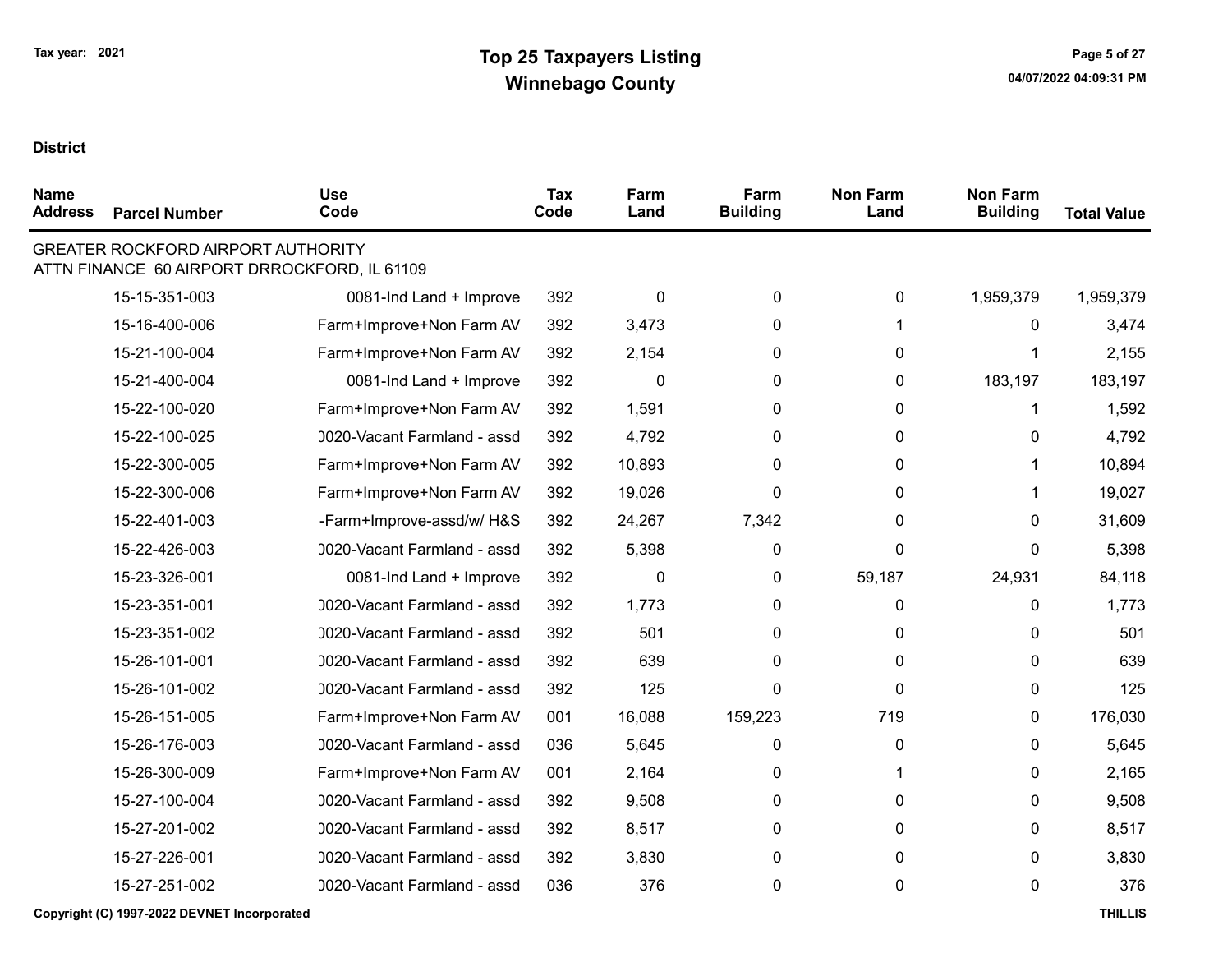| <b>Name</b><br><b>Address</b> | <b>Parcel Number</b>                                                                      | <b>Use</b><br>Code           | <b>Tax</b><br>Code | Farm<br>Land | Farm<br><b>Building</b> | <b>Non Farm</b><br>Land     | <b>Non Farm</b><br><b>Building</b> | <b>Total Value</b> |
|-------------------------------|-------------------------------------------------------------------------------------------|------------------------------|--------------------|--------------|-------------------------|-----------------------------|------------------------------------|--------------------|
|                               | <b>GREATER ROCKFORD AIRPORT AUTHORITY</b><br>ATTN FINANCE 60 AIRPORT DRROCKFORD, IL 61109 |                              |                    |              |                         |                             |                                    |                    |
|                               | 15-27-277-002                                                                             | Farm+Improve+Non Farm AV     | 001                | 2,903        | 0                       |                             | $\mathbf{0}$                       | 2,904              |
|                               |                                                                                           |                              |                    |              |                         | <b>Total Assessed Value</b> |                                    | 7,915,809          |
| <b>Name</b><br><b>Address</b> | <b>Parcel Number</b>                                                                      | <b>Use</b><br>Code           | Tax<br>Code        | Farm<br>Land | Farm<br><b>Building</b> | <b>Non Farm</b><br>Land     | <b>Non Farm</b><br><b>Building</b> | <b>Total Value</b> |
|                               | <b>SWEDISH AMERICAN HOSPITAL</b><br>1401 EAST STATE ST ROCKFORD, IL 61104                 |                              |                    |              |                         |                             |                                    |                    |
|                               | 11-12-151-032                                                                             | 0071-Commercial Office-Impr  | 001                | 0            | 0                       | 89,510                      | 659,980                            | 749,490            |
|                               | 11-25-126-019                                                                             | 0032-Two Family Residence    | 001                | 0            | 0                       | 2,607                       | 21,254                             | 23,861             |
|                               | 11-25-126-020                                                                             | 0032-Two Family Residence    | 001                | 0            | 0                       | 2,607                       | 16,472                             | 19,079             |
|                               | 11-27-380-018                                                                             | 0071-Commercial Office-Impr  | 001                | 0            | 0                       | 12,039                      | 354,118                            | 366,157            |
|                               | 12-02-401-012                                                                             | 0050-Vac Commercial Land     | 001                | 0            | $\mathbf{0}$            | 271,456                     | $\mathbf{0}$                       | 271,456            |
|                               | 12-02-401-013                                                                             | 1-Commercial Business-Impr   | 001                | 0            | 0                       | 276,846                     | 3,659                              | 280,505            |
|                               | 12-02-401-018                                                                             | 0071-Commercial Office-Impr  | 001                | 0            | 0                       | 379,440                     | 1,996,892                          | 2,376,332          |
|                               | 12-02-401-019                                                                             | 0071-Commercial Office-Impr  | 001                | 0            | 0                       | 321,456                     | 2,503,732                          | 2,825,188          |
|                               | 12-02-451-001                                                                             | 0050-Vac Commercial Land     | 001                | 0            | 0                       | 72,571                      | 0                                  | 72,571             |
|                               | 12-11-202-008                                                                             | 0030-Vacant Residential Land | 001                | 0            | $\mathbf{0}$            | 20,435                      | $\mathbf{0}$                       | 20,435             |
|                               |                                                                                           |                              |                    |              |                         | <b>Total Assessed Value</b> |                                    | 7,005,074          |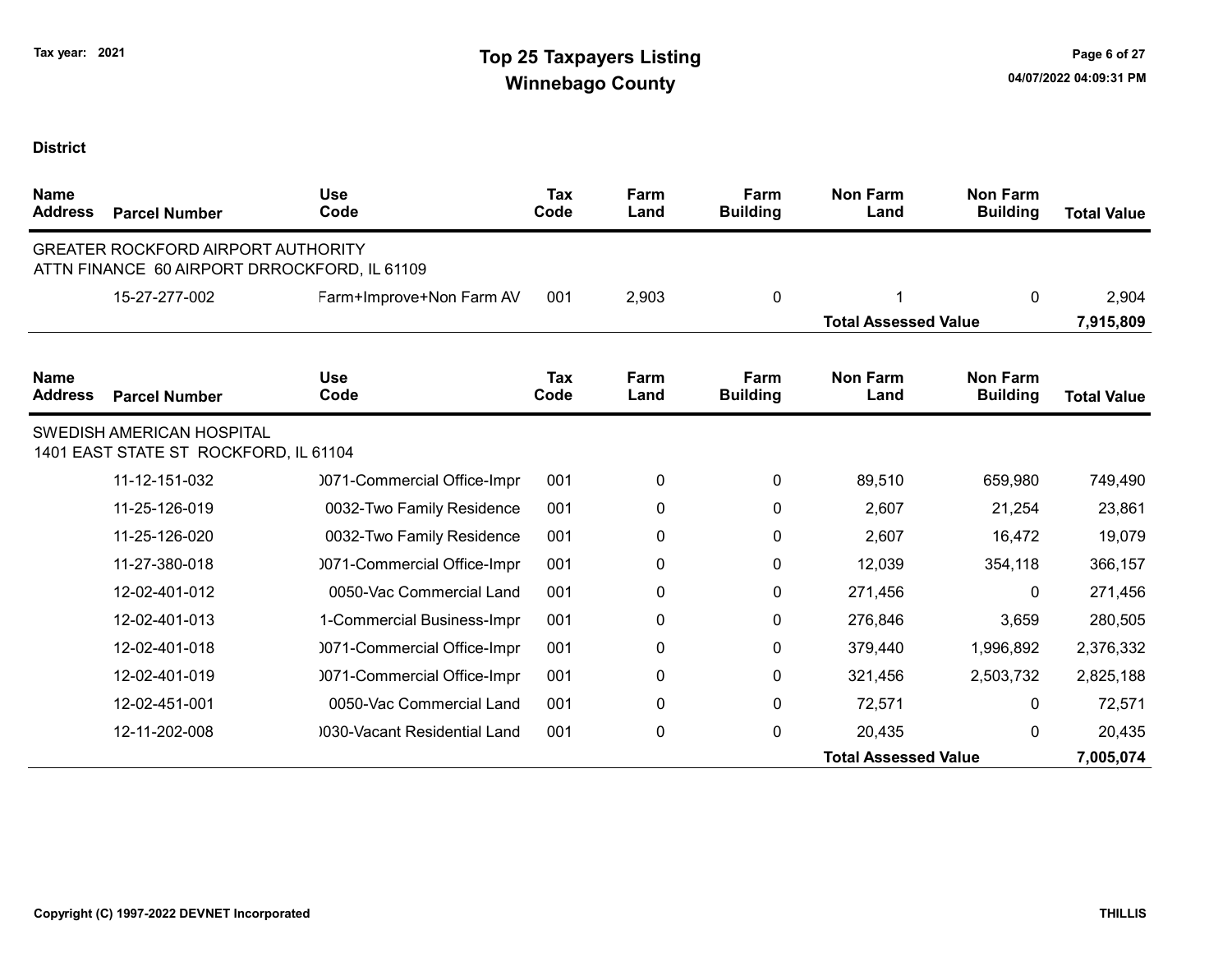| <b>Name</b><br><b>Address</b> | <b>Parcel Number</b>                                              | <b>Use</b><br>Code                            | <b>Tax</b><br>Code | Farm<br>Land | Farm<br><b>Building</b> | <b>Non Farm</b><br>Land     | <b>Non Farm</b><br><b>Building</b> | <b>Total Value</b> |
|-------------------------------|-------------------------------------------------------------------|-----------------------------------------------|--------------------|--------------|-------------------------|-----------------------------|------------------------------------|--------------------|
| NM PCI L P                    |                                                                   |                                               |                    |              |                         |                             |                                    |                    |
|                               |                                                                   | 787 SEVENTH AVE 49TH FLOOR NEW YORK, NY 10019 |                    |              |                         |                             |                                    |                    |
|                               | 15-11-277-001                                                     | 0080-Vacant Industrial Land                   | 392                | 0            | $\mathbf 0$             | 19,398                      | $\mathbf 0$                        | 19,398             |
|                               | 15-11-426-006                                                     | 0081-Ind Land + Improve                       | 392                | 0            | 0                       | 74,928                      | 2,096,450                          | 2,171,378          |
|                               | 15-11-426-010                                                     | 0080-Vacant Industrial Land                   | 392                | 0            | 0                       | 25,952                      | 0                                  | 25,952             |
|                               | 15-11-427-003                                                     | 0081-Ind Land + Improve                       | 392                | 0            | 0                       | 52,292                      | 1,811,703                          | 1,863,995          |
|                               | 15-11-427-004                                                     | 0081-Ind Land + Improve                       | 392                | 0            | 0                       | 10,999                      | 3,562                              | 14,561             |
|                               | 15-11-428-006                                                     | 0081-Ind Land + Improve                       | 392                | 0            | 0                       | 79,792                      | 2,053,637                          | 2,133,429          |
|                               | 15-23-401-004                                                     | 0081-Ind Land + Improve                       | 123                | 0            | 0                       | 63,877                      | 683,487                            | 747,364            |
|                               |                                                                   |                                               |                    |              |                         | <b>Total Assessed Value</b> |                                    | 6,976,077          |
| <b>Name</b>                   |                                                                   | <b>Use</b>                                    | Tax                | Farm         | Farm                    | <b>Non Farm</b>             | <b>Non Farm</b>                    |                    |
| <b>Address</b>                | <b>Parcel Number</b>                                              | Code                                          | Code               | Land         | <b>Building</b>         | Land                        | <b>Building</b>                    | <b>Total Value</b> |
|                               | <b>WESLEY WILLOWS CORP</b><br>4141 ROCKTON AVE ROCKFORD, IL 61103 |                                               |                    |              |                         |                             |                                    |                    |
|                               | 11-03-201-004                                                     | )51-Comm Res (6+units)-Imp                    | 001                | 0            | 0                       | 26,330                      | 533,069                            | 559,399            |
|                               | 11-03-251-001                                                     | )51-Comm Res (6+units)-Imp                    | 001                | 0            | 0                       | 42,006                      | 1,326,062                          | 1,368,068          |
|                               | 11-03-276-025                                                     | )51-Comm Res (6+units)-Imp                    | 001                | 0            | 0                       | 45,592                      | 1,525,786                          | 1,571,378          |
|                               | 11-03-276-027                                                     | 0050-Vac Commercial Land                      | 001                | 0            | 0                       | 31,663                      | 0                                  | 31,663             |
|                               | 11-03-277-001                                                     | )51-Comm Res (6+units)-Imp                    | 001                | 0            | 0                       | 83,468                      | 3,359,975                          | 3,443,443          |
|                               |                                                                   |                                               |                    |              |                         | <b>Total Assessed Value</b> |                                    | 6,973,951          |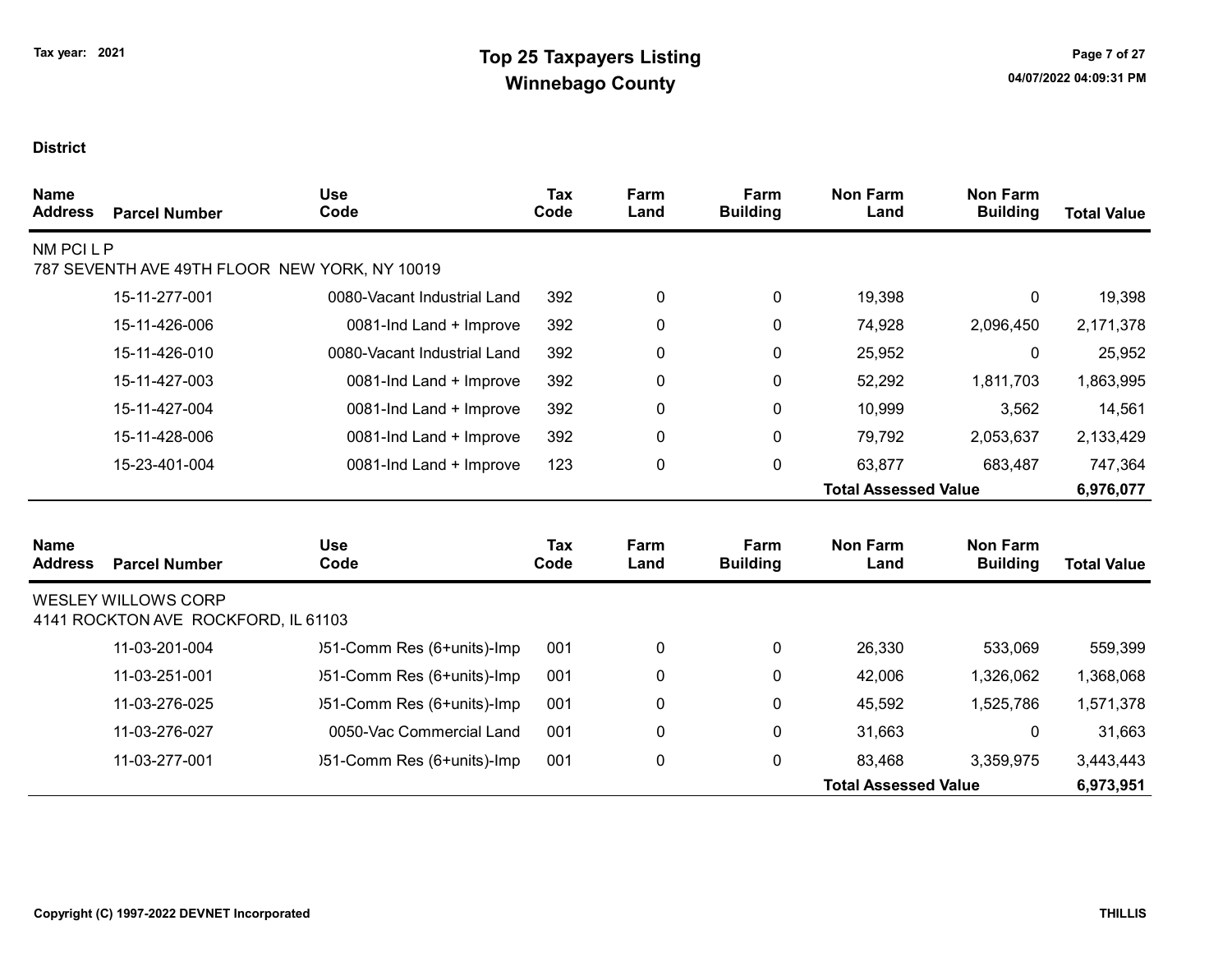| <b>Name</b><br><b>Address</b> | <b>Parcel Number</b>                                                          | <b>Use</b><br>Code                                   | <b>Tax</b><br>Code | Farm<br>Land | Farm<br><b>Building</b> | <b>Non Farm</b><br>Land     | <b>Non Farm</b><br><b>Building</b> | <b>Total Value</b> |
|-------------------------------|-------------------------------------------------------------------------------|------------------------------------------------------|--------------------|--------------|-------------------------|-----------------------------|------------------------------------|--------------------|
|                               | 2750 E 146TH STREET SUITE 200 CARMEL, IN 46033                                | INTERSTATE BOULEVARD ILLINOIS BECKNELL INVESTORS LLC |                    |              |                         |                             |                                    |                    |
|                               | 08-35-400-024                                                                 | 0081-Ind Land + Improve                              | 454                | 0            | $\mathbf 0$             | 378,855                     | 6,083,947                          | 6,462,802          |
|                               | 08-35-400-025                                                                 | 0020-Vacant Farmland - assd                          | 444                | 2,793        | 0                       | 0                           | $\mathbf{0}$                       | 2,793              |
|                               |                                                                               |                                                      |                    |              |                         | <b>Total Assessed Value</b> |                                    | 6,465,595          |
| <b>Name</b><br><b>Address</b> | <b>Parcel Number</b>                                                          | <b>Use</b><br>Code                                   | <b>Tax</b><br>Code | Farm<br>Land | Farm<br><b>Building</b> | <b>Non Farm</b><br>Land     | <b>Non Farm</b><br><b>Building</b> | <b>Total Value</b> |
|                               | NATIONAL RETAIL PROPERTIES LP<br>450 S ORANGE AVE SUITE 900 ORLANDO, FL 32801 |                                                      |                    |              |                         |                             |                                    |                    |
|                               | 04-03-300-015                                                                 | 1-Commercial Business-Impr                           | 175                | 0            | $\mathbf 0$             | 258,436                     | 664,544                            | 922,980            |
|                               | 04-03-300-022                                                                 | 1-Commercial Business-Impr                           | 175                | 0            | 0                       | 84,780                      | 42,777                             | 127,557            |
|                               | 04-06-254-026                                                                 | 1-Commercial Business-Impr                           | 190                | 0            | 0                       | 42,958                      | 228,180                            | 271,138            |
|                               | 04-17-400-038                                                                 | 1-Commercial Business-Impr                           | 199                | 0            | 0                       | 110,977                     | 140,512                            | 251,489            |
|                               | 08-16-451-002                                                                 | 1-Commercial Business-Impr                           | 133                | 0            | 0                       | 535,836                     | 1,211,639                          | 1,747,475          |
|                               | 08-32-177-001                                                                 | 1-Commercial Business-Impr                           | 006                | 0            | 0                       | 54,453                      | 175,278                            | 229,731            |
|                               | 11-01-353-022                                                                 | 1-Commercial Business-Impr                           | 001                | 0            | 0                       | 18,035                      | 1,567                              | 19,602             |
|                               | 11-15-426-040                                                                 | 1-Commercial Business-Impr                           | 455                | 0            | 0                       | 20,357                      | 93,530                             | 113,887            |
|                               | 11-24-181-020                                                                 | 1-Commercial Business-Impr                           | 001                | 0            | 0                       | 37,500                      | 149,749                            | 187,249            |
|                               | 11-25-427-018                                                                 | 1-Commercial Business-Impr                           | 001                | 0            | 0                       | 19,066                      | 118,637                            | 137,703            |
|                               | 12-04-276-012                                                                 | 1-Commercial Business-Impr                           | 008                | 0            | 0                       | 94,969                      | 181,029                            | 275,998            |
|                               | 12-04-276-013                                                                 | 1-Commercial Business-Impr                           | 008                | 0            | 0                       | 68,262                      | 171,555                            | 239,817            |
|                               | 12-11-303-013                                                                 | 1-Commercial Business-Impr                           | 001                | $\mathbf 0$  | 0                       | 99,115                      | 266,877                            | 365,992            |
|                               | 12-23-452-010                                                                 | 1-Commercial Business-Impr                           | 001                | 0            | 0                       | 115,657                     | 352,517                            | 468,174            |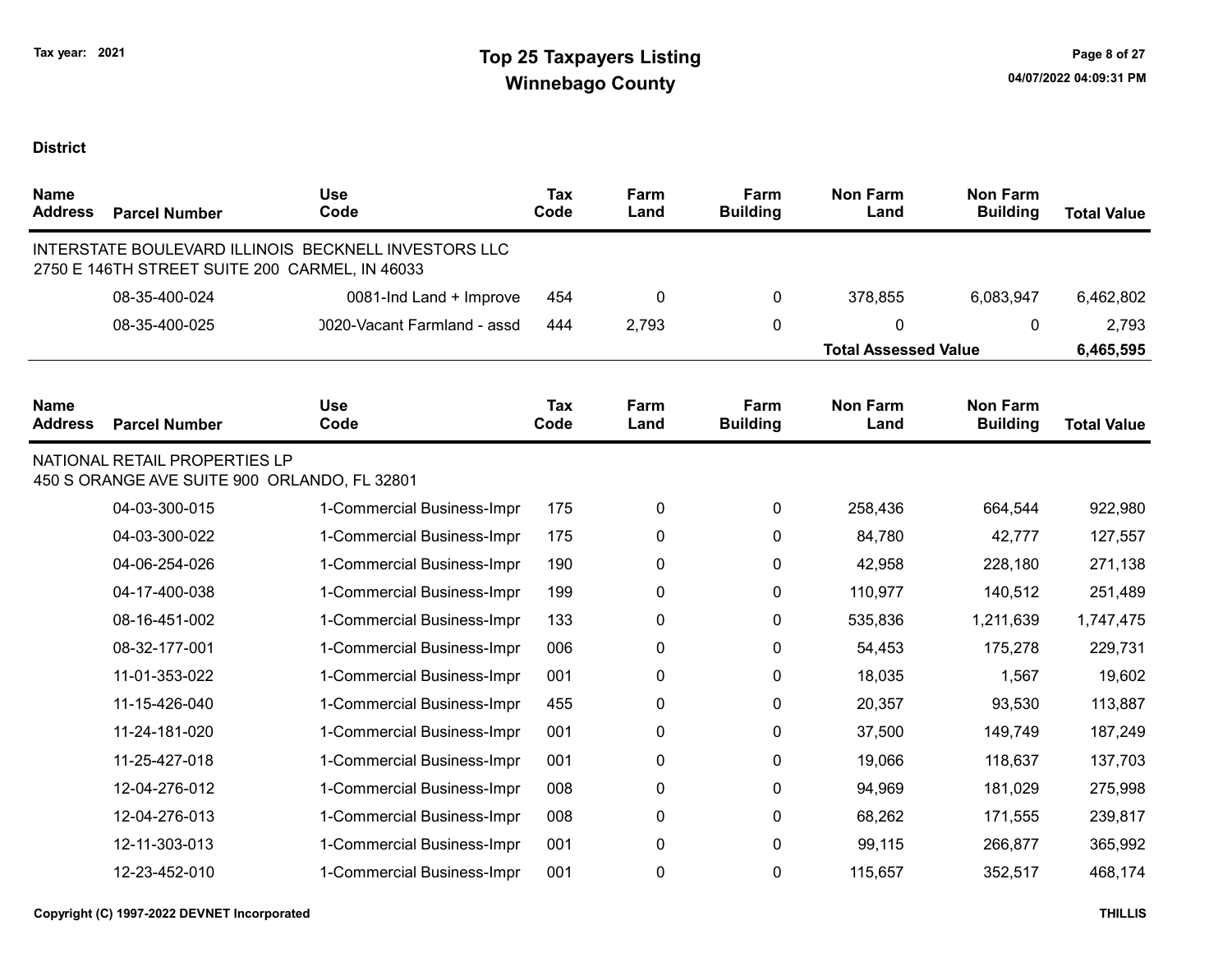| <b>Name</b><br><b>Address</b> | <b>Parcel Number</b>                                                                  | <b>Use</b><br>Code          | <b>Tax</b><br>Code | Farm<br>Land | Farm<br><b>Building</b> | <b>Non Farm</b><br>Land     | <b>Non Farm</b><br><b>Building</b> | <b>Total Value</b> |
|-------------------------------|---------------------------------------------------------------------------------------|-----------------------------|--------------------|--------------|-------------------------|-----------------------------|------------------------------------|--------------------|
|                               | NATIONAL RETAIL PROPERTIES LP<br>450 S ORANGE AVE SUITE 900 ORLANDO, FL 32801         |                             |                    |              |                         |                             |                                    |                    |
|                               | 12-28-151-031                                                                         | 1-Commercial Business-Impr  | 451                | 0            | 0                       | 99,497                      | 149,345                            | 248,842            |
|                               | 12-29-128-003                                                                         | 1-Commercial Business-Impr  | 117                | 0            | 0                       | 55,728                      | 279,476                            | 335,204            |
|                               | 14-05-478-009                                                                         | 1-Commercial Business-Impr  | 328                | 0            | 0                       | 67,090                      | 145,089                            | 212,179            |
|                               | 16-08-176-009                                                                         | 1-Commercial Business-Impr  | 127                | 0            | 0                       | 31,636                      | 176,618                            | 208,254            |
|                               |                                                                                       |                             |                    |              |                         | <b>Total Assessed Value</b> |                                    | 6,363,271          |
| <b>Name</b><br><b>Address</b> | <b>Parcel Number</b>                                                                  | <b>Use</b><br>Code          | <b>Tax</b><br>Code | Farm<br>Land | Farm<br><b>Building</b> | <b>Non Farm</b><br>Land     | <b>Non Farm</b><br><b>Building</b> | <b>Total Value</b> |
|                               | <b>BELOIT MEMORIAL HOSPITAL INC</b><br>1969 W HART BELOIT, WI 53511                   |                             |                    |              |                         |                             |                                    |                    |
|                               | 04-21-200-005                                                                         | 0071-Commercial Office-Impr | 189                | 0            | 0                       | 1,196,981                   | 4,765,756                          | 5,962,737          |
|                               |                                                                                       |                             |                    |              |                         | <b>Total Assessed Value</b> |                                    | 5,962,737          |
| <b>Name</b><br><b>Address</b> | <b>Parcel Number</b>                                                                  | <b>Use</b><br>Code          | <b>Tax</b><br>Code | Farm<br>Land | Farm<br><b>Building</b> | <b>Non Farm</b><br>Land     | <b>Non Farm</b><br><b>Building</b> | <b>Total Value</b> |
|                               | LEGACY VARIN PROPERTY MANAGEMENT LLC<br>430 PARK AVE SUITE 2A HIGHLAND PARK, IL 60035 |                             |                    |              |                         |                             |                                    |                    |
|                               | 12-23-128-025                                                                         | )51-Comm Res (6+units)-Imp  | 001                | 0            | 0                       | 143,578                     | 1,679,440                          | 1,823,018          |
|                               | 12-23-177-004                                                                         | )51-Comm Res (6+units)-Imp  | 001                | 0            | 0                       | 55,378                      | 429,096                            | 484,474            |
|                               | 12-27-352-004                                                                         | )51-Comm Res (6+units)-Imp  | 001                | 0            | 0                       | 17,766                      | 215,877                            | 233,643            |
|                               | 12-27-353-004                                                                         | )51-Comm Res (6+units)-Imp  | 001                | 0            | 0                       | 19,164                      | 214,479                            | 233,643            |
|                               | 12-27-381-015                                                                         | )51-Comm Res (6+units)-Imp  | 001                | 0            | 0                       | 23,582                      | 283,054                            | 306,636            |
|                               | 12-27-381-017                                                                         | )51-Comm Res (6+units)-Imp  | 001                | 0            | 0                       | 23,272                      | 283,364                            | 306,636            |
|                               | Copyright (C) 1997-2022 DEVNET Incorporated                                           |                             |                    |              |                         |                             |                                    | <b>THILLIS</b>     |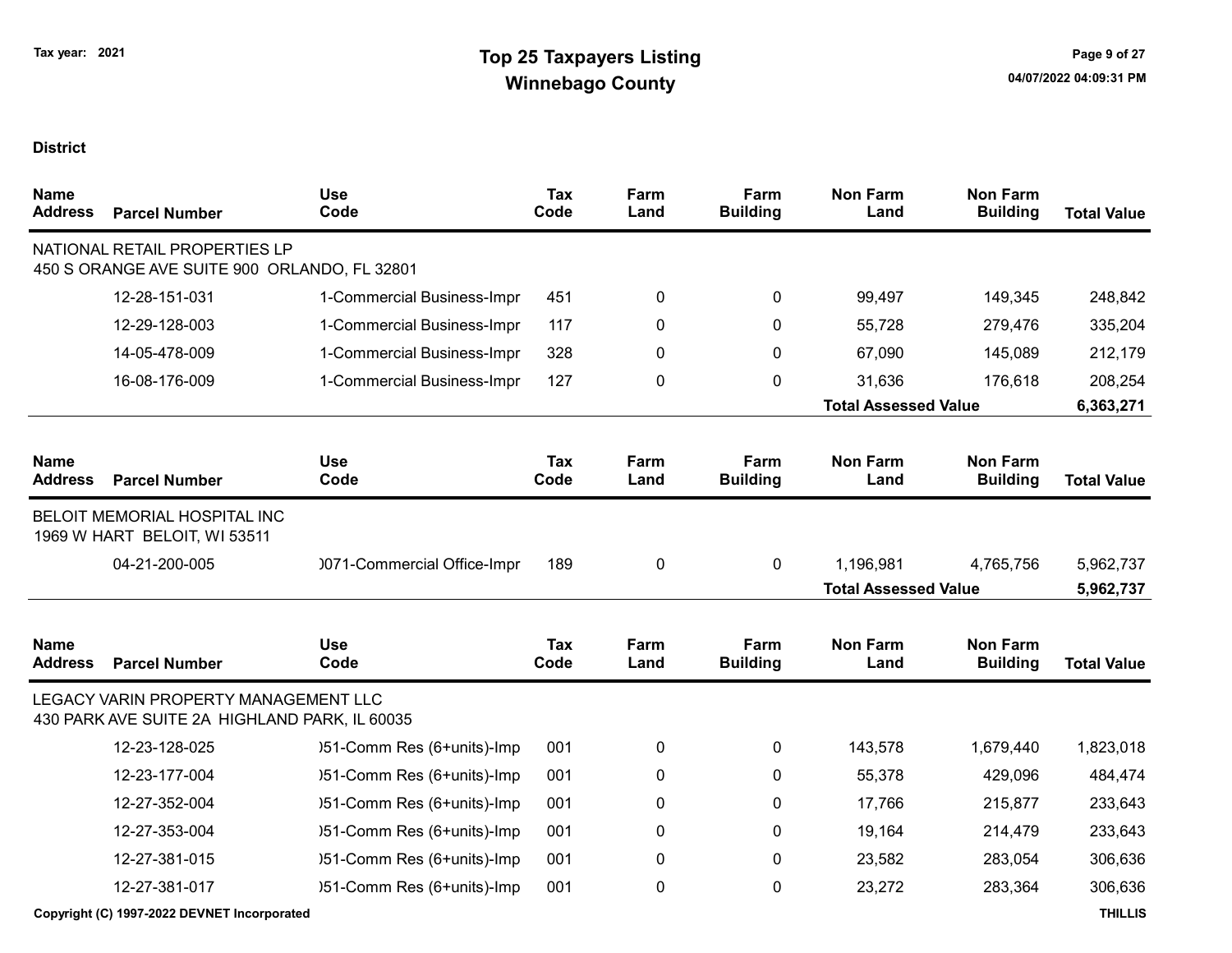| Name<br><b>Address</b>        | <b>Parcel Number</b>                                                                  | <b>Use</b><br>Code         | <b>Tax</b><br>Code | Farm<br>Land | Farm<br><b>Building</b> | <b>Non Farm</b><br>Land     | <b>Non Farm</b><br><b>Building</b> | <b>Total Value</b> |
|-------------------------------|---------------------------------------------------------------------------------------|----------------------------|--------------------|--------------|-------------------------|-----------------------------|------------------------------------|--------------------|
|                               | LEGACY VARIN PROPERTY MANAGEMENT LLC<br>430 PARK AVE SUITE 2A HIGHLAND PARK, IL 60035 |                            |                    |              |                         |                             |                                    |                    |
|                               | 16-06-454-002                                                                         | )51-Comm Res (6+units)-Imp | 127                | 0            | 0                       | 16,368                      | 612,880                            | 629,248            |
|                               | 16-07-126-007                                                                         | 0050-Vac Commercial Land   | 127                | 0            | 0                       | 18,606                      | 0                                  | 18,606             |
|                               | 16-07-126-008                                                                         | )51-Comm Res (6+units)-Imp | 127                | 0            | 0                       | 3,715                       | 144,732                            | 148,447            |
|                               | 16-07-127-001                                                                         | )51-Comm Res (6+units)-Imp | 127                | 0            | 0                       | 3,715                       | 144,732                            | 148,447            |
|                               | 16-07-127-002                                                                         | 0050-Vac Commercial Land   | 127                | 0            | 0                       | 1,462                       | 0                                  | 1,462              |
|                               | 16-07-127-003                                                                         | )51-Comm Res (6+units)-Imp | 127                | 0            | 0                       | 4,677                       | 289,467                            | 294,144            |
|                               | 16-07-127-004                                                                         | )51-Comm Res (6+units)-Imp | 127                | 0            | 0                       | 7,016                       | 289,467                            | 296,483            |
|                               | 16-07-127-005                                                                         | )51-Comm Res (6+units)-Imp | 127                | 0            | 0                       | 3,715                       | 144,732                            | 148,447            |
|                               | 16-07-127-006                                                                         | )51-Comm Res (6+units)-Imp | 127                | 0            | 0                       | 3,715                       | 144,732                            | 148,447            |
|                               |                                                                                       |                            |                    |              |                         | <b>Total Assessed Value</b> |                                    | 5,221,781          |
| <b>Name</b><br><b>Address</b> | <b>Parcel Number</b>                                                                  | <b>Use</b><br>Code         | <b>Tax</b><br>Code | Farm<br>Land | Farm<br><b>Building</b> | <b>Non Farm</b><br>Land     | <b>Non Farm</b><br><b>Building</b> | <b>Total Value</b> |
|                               | EDWARD ROSE ASSOCIATES INC<br>PO BOX 2012 BLOOMFIELD HILLS, MI 48303-2012             |                            |                    |              |                         |                             |                                    |                    |
|                               | 16-09-301-002                                                                         | )51-Comm Res (6+units)-Imp | 127                | 0            | $\mathbf 0$             | 105,850                     | 4,991,886                          | 5,097,736          |
|                               |                                                                                       |                            |                    |              |                         | <b>Total Assessed Value</b> |                                    | 5,097,736          |
| <b>Name</b><br><b>Address</b> | <b>Parcel Number</b>                                                                  | <b>Use</b><br>Code         | <b>Tax</b><br>Code | Farm<br>Land | Farm<br><b>Building</b> | <b>Non Farm</b><br>Land     | <b>Non Farm</b><br><b>Building</b> | <b>Total Value</b> |
|                               | WAL-MART PROPERTY TAX DEPT<br>PO BOX 8050 MS 0555BENTONVILLE, AR 72712-8050           |                            |                    |              |                         |                             |                                    |                    |
|                               | 04-20-226-001                                                                         | 1-Commercial Business-Impr | 199                | 0            | 0                       | 1,040,258                   | 3,647,218                          | 4,687,476          |
|                               | Copyright (C) 1997-2022 DEVNET Incorporated                                           |                            |                    |              |                         |                             |                                    | <b>THILLIS</b>     |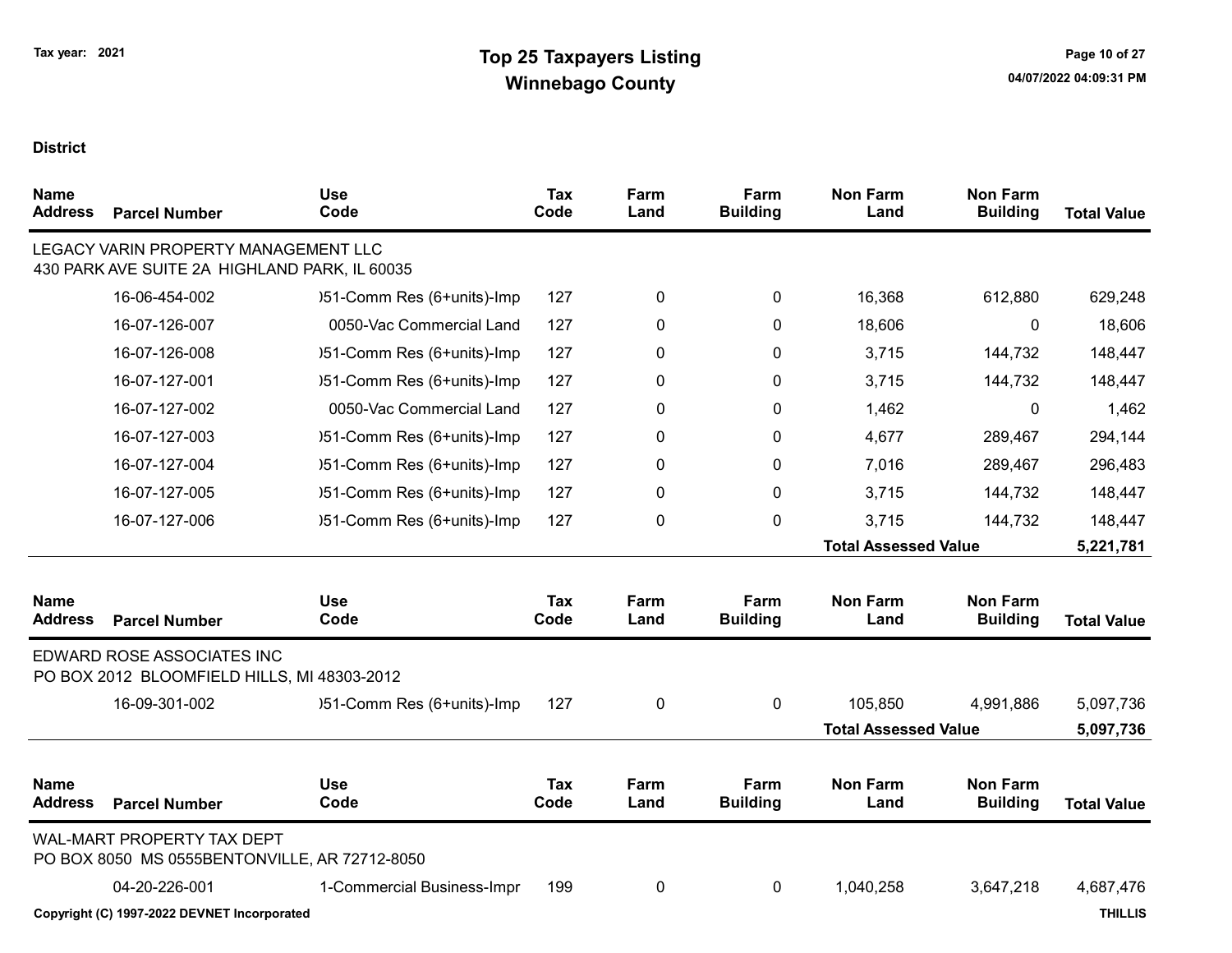| <b>Name</b><br><b>Address</b> | <b>Parcel Number</b>                                                               | <b>Use</b><br>Code          | <b>Tax</b><br>Code | Farm<br>Land | Farm<br><b>Building</b> | <b>Non Farm</b><br>Land     | <b>Non Farm</b><br><b>Building</b> | <b>Total Value</b> |
|-------------------------------|------------------------------------------------------------------------------------|-----------------------------|--------------------|--------------|-------------------------|-----------------------------|------------------------------------|--------------------|
|                               | <b>WAL-MART PROPERTY TAX DEPT</b><br>PO BOX 8050 MS 0555BENTONVILLE, AR 72712-8050 |                             |                    |              |                         |                             |                                    |                    |
|                               | 12-05-326-006                                                                      | 0050-Vac Commercial Land    | 021                | 0            | 0                       | 8,558                       | 0                                  | 8,558              |
|                               | 12-23-379-001                                                                      | 1-Commercial Business-Impr  | 001                | 0            | $\mathbf{0}$            | 132,078                     | 111,926                            | 244,004            |
|                               | 12-26-102-004                                                                      | 0050-Vac Commercial Land    | 017                | 0            | 0                       | 15,369                      | $\mathbf{0}$                       | 15,369             |
|                               |                                                                                    |                             |                    |              |                         | <b>Total Assessed Value</b> |                                    | 4,955,407          |
| <b>Name</b><br><b>Address</b> | <b>Parcel Number</b>                                                               | <b>Use</b><br>Code          | Tax<br>Code        | Farm<br>Land | Farm<br><b>Building</b> | <b>Non Farm</b><br>Land     | <b>Non Farm</b><br><b>Building</b> | <b>Total Value</b> |
|                               | MB ROCKFORD STATE LLC C/O KROLL<br>917 W WASHINGTON MS 283 CHICAGO, IL 60607       |                             |                    |              |                         |                             |                                    |                    |
|                               | 12-22-376-002                                                                      | 1-Commercial Business-Impr  | 001                | 0            | 0                       | 601,689                     | 3,320,848                          | 3,922,537          |
|                               | 12-22-376-003                                                                      | 1-Commercial Business-Impr  | 001                | 0            | $\mathbf{0}$            | 231,020                     | 572,827                            | 803,847            |
|                               |                                                                                    |                             |                    |              |                         | <b>Total Assessed Value</b> |                                    | 4,726,384          |
| <b>Name</b><br><b>Address</b> | <b>Parcel Number</b>                                                               | <b>Use</b><br>Code          | <b>Tax</b><br>Code | Farm<br>Land | Farm<br><b>Building</b> | <b>Non Farm</b><br>Land     | <b>Non Farm</b><br><b>Building</b> | <b>Total Value</b> |
|                               | ANDERSON ROCKFORD PROPERTIES LLC<br>PO BOX 10289 LOVES PARK, IL 61131              |                             |                    |              |                         |                             |                                    |                    |
|                               | 08-34-454-005                                                                      | 0020-Vacant Farmland - assd | 007                | 3,149        | $\mathbf{0}$            | $\mathbf{0}$                | $\mathbf{0}$                       | 3,149              |
|                               | 08-34-476-014                                                                      | 0020-Vacant Farmland - assd | 007                | 487          | $\mathbf{0}$            | $\mathbf{0}$                | $\mathbf 0$                        | 487                |
|                               | 12-03-276-005                                                                      | 1-Commercial Business-Impr  | 008                | 0            | $\mathbf{0}$            | 299,571                     | 956,151                            | 1,255,722          |
|                               | 12-23-301-013                                                                      | 1-Commercial Business-Impr  | 001                | 0            | $\mathbf{0}$            | 270,280                     | 444,055                            | 714,335            |
|                               | 12-27-202-009                                                                      | 1-Commercial Business-Impr  | 001                | 0            | 0                       | 341,533                     | 418,146                            | 759,679            |
|                               | 12-27-202-010                                                                      | 0050-Vac Commercial Land    | 001                | 0            | $\mathbf 0$             | 38,434                      | 0                                  | 38,434             |
|                               | Copyright (C) 1997-2022 DEVNET Incorporated                                        |                             |                    |              |                         |                             |                                    | <b>THILLIS</b>     |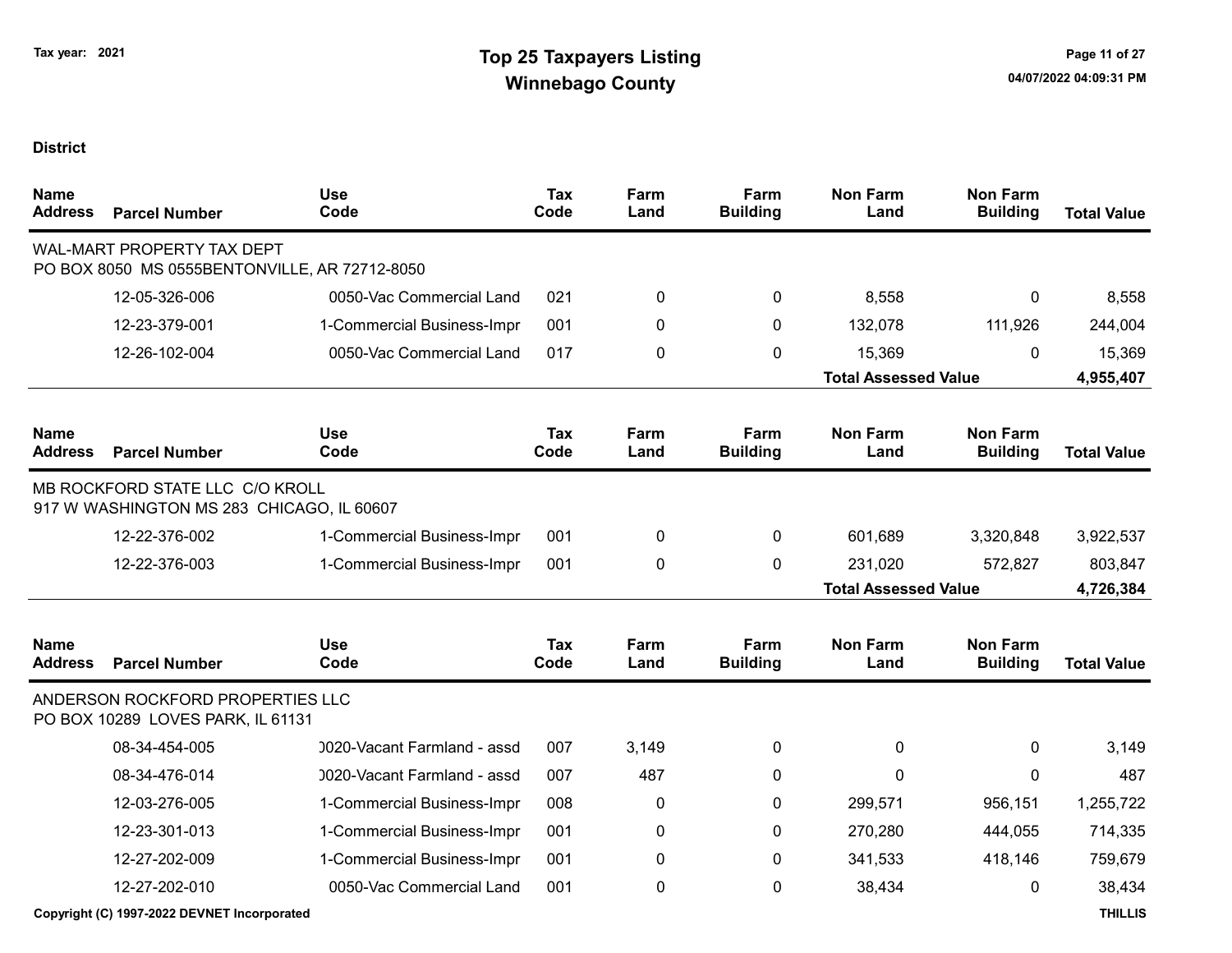| <b>Name</b><br><b>Address</b> | <b>Parcel Number</b>                                                             | <b>Use</b><br>Code         | <b>Tax</b><br>Code | Farm<br>Land | Farm<br><b>Building</b> | <b>Non Farm</b><br>Land     | <b>Non Farm</b><br><b>Building</b> | <b>Total Value</b> |
|-------------------------------|----------------------------------------------------------------------------------|----------------------------|--------------------|--------------|-------------------------|-----------------------------|------------------------------------|--------------------|
|                               | ANDERSON ROCKFORD PROPERTIES LLC<br>PO BOX 10289 LOVES PARK, IL 61131            |                            |                    |              |                         |                             |                                    |                    |
|                               | 12-28-227-001                                                                    | 1-Commercial Business-Impr | 451                | 0            | 0                       | 276,450                     | 386,887                            | 663,337            |
|                               | 12-29-128-004                                                                    | 1-Commercial Business-Impr | 117                | 0            | $\mathbf{0}$            | 61,965                      | 196,657                            | 258,622            |
|                               | 12-29-128-005                                                                    | 1-Commercial Business-Impr | 117                | 0            | 0                       | 277,290                     | 606,983                            | 884,273            |
|                               | 12-29-128-006                                                                    | 1-Commercial Business-Impr | 117                | 0            | 0                       | 28,826                      | 24,440                             | 53,266             |
|                               | 12-29-128-018                                                                    | 1-Commercial Business-Impr | 117                | 0            | 0                       | 50,328                      | 39,190                             | 89,518             |
|                               |                                                                                  |                            |                    |              |                         | <b>Total Assessed Value</b> |                                    | 4,720,822          |
|                               |                                                                                  |                            |                    |              |                         |                             |                                    |                    |
| <b>Name</b><br><b>Address</b> | <b>Parcel Number</b>                                                             | <b>Use</b><br>Code         | <b>Tax</b><br>Code | Farm<br>Land | Farm<br><b>Building</b> | <b>Non Farm</b><br>Land     | <b>Non Farm</b><br><b>Building</b> | <b>Total Value</b> |
|                               | <b>WESLEY WILLOWS</b><br>4141 N ROCKTON AVE ROCKFORD, IL 61103                   |                            |                    |              |                         |                             |                                    |                    |
|                               | 11-02-151-001                                                                    | 0050-Vac Commercial Land   | 001                | 0            | 0                       | 10,583                      | 0                                  | 10,583             |
|                               | 11-02-151-002                                                                    | )51-Comm Res (6+units)-Imp | 001                | 0            | $\mathbf{0}$            | 47,639                      | 1,802,621                          | 1,850,260          |
|                               | 11-03-227-001                                                                    | )51-Comm Res (6+units)-Imp | 001                | 0            | 0                       | 38,443                      | 1,021,154                          | 1,059,597          |
|                               | 11-03-227-002                                                                    | )51-Comm Res (6+units)-Imp | 001                | 0            | 0                       | 28,528                      | 861,387                            | 889,915            |
|                               | 11-03-227-003                                                                    | )51-Comm Res (6+units)-Imp | 001                | 0            | 0                       | 29,696                      | 758,998                            | 788,694            |
|                               |                                                                                  |                            |                    |              |                         | <b>Total Assessed Value</b> |                                    | 4,599,049          |
| <b>Name</b><br><b>Address</b> | <b>Parcel Number</b>                                                             | <b>Use</b><br>Code         | <b>Tax</b><br>Code | Farm<br>Land | Farm<br><b>Building</b> | <b>Non Farm</b><br>Land     | <b>Non Farm</b><br><b>Building</b> | <b>Total Value</b> |
|                               | <b>GREATER ROCKFORD AIRPORT ATTN FINANCE</b><br>60 AIRPORT DR ROCKFORD, IL 61109 |                            |                    |              |                         |                             |                                    |                    |
|                               | 15-11-451-007                                                                    | 0081-Ind Land + Improve    | 392                | 0            | 0                       | 0                           | 139,279                            | 139,279            |
|                               | Copyright (C) 1997-2022 DEVNET Incorporated                                      |                            |                    |              |                         |                             |                                    | <b>THILLIS</b>     |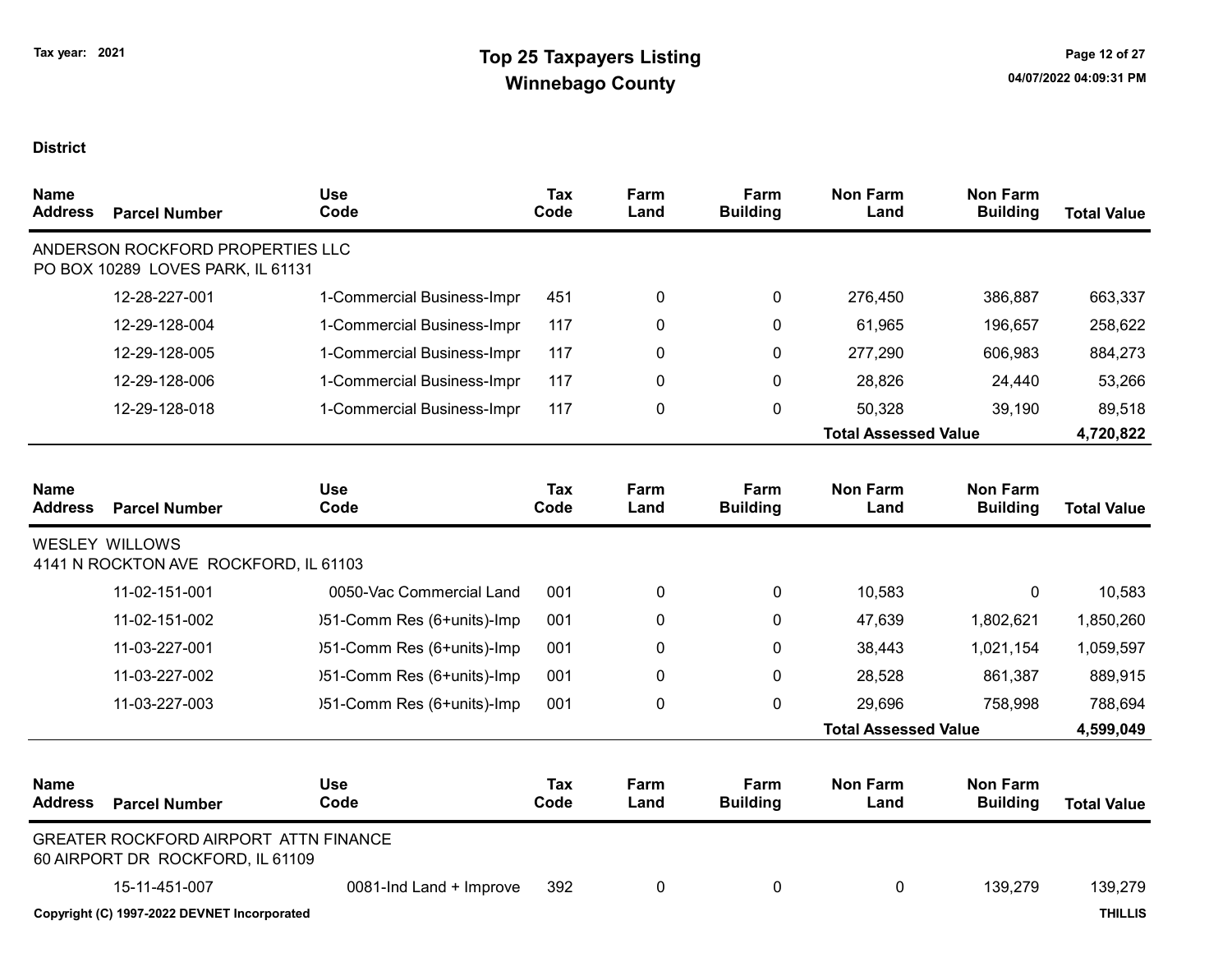| <b>Name</b><br><b>Address</b> | <b>Parcel Number</b>                                                             | <b>Use</b><br>Code                                       | <b>Tax</b><br>Code | Farm<br>Land | Farm<br><b>Building</b> | <b>Non Farm</b><br>Land     | <b>Non Farm</b><br><b>Building</b> | <b>Total Value</b> |
|-------------------------------|----------------------------------------------------------------------------------|----------------------------------------------------------|--------------------|--------------|-------------------------|-----------------------------|------------------------------------|--------------------|
|                               | <b>GREATER ROCKFORD AIRPORT ATTN FINANCE</b><br>60 AIRPORT DR ROCKFORD, IL 61109 |                                                          |                    |              |                         |                             |                                    |                    |
|                               | 15-11-451-011                                                                    | 0081-Ind Land + Improve                                  | 392                | 0            | 0                       | 0                           | 14,865                             | 14,865             |
|                               | 15-11-451-012                                                                    | 0081-Ind Land + Improve                                  | 392                | 0            | 0                       | 0                           | 18,191                             | 18,191             |
|                               | 15-11-451-013                                                                    | 0081-Ind Land + Improve                                  | 392                | 0            | 0                       | 0                           | 21,289                             | 21,289             |
|                               | 15-14-152-014                                                                    | 0081-Ind Land + Improve                                  | 392                | 0            | 0                       | 0                           | 32,328                             | 32,328             |
|                               | 15-14-152-015                                                                    | 0071-Commercial Office-Impr                              | 392                | 0            | 0                       | 0                           | 125                                | 125                |
|                               | 15-14-402-008                                                                    | 0080-Vacant Industrial Land                              | 392                | 0            | 0                       | 26,905                      | 0                                  | 26,905             |
|                               | 15-15-176-003                                                                    | 0071-Commercial Office-Impr                              | 392                | 0            | 0                       | 0                           | 13,482                             | 13,482             |
|                               | 15-15-176-004                                                                    | 0071-Commercial Office-Impr                              | 392                | 0            | 0                       | 0                           | 125                                | 125                |
|                               | 15-15-401-002                                                                    | 0081-Ind Land + Improve                                  | 392                | $\pmb{0}$    | 0                       | 0                           | 4,250,298                          | 4,250,298          |
|                               |                                                                                  |                                                          |                    |              |                         | <b>Total Assessed Value</b> |                                    | 4,516,887          |
| <b>Name</b><br><b>Address</b> | <b>Parcel Number</b>                                                             | <b>Use</b><br>Code                                       | <b>Tax</b><br>Code | Farm<br>Land | Farm<br><b>Building</b> | <b>Non Farm</b><br>Land     | <b>Non Farm</b><br><b>Building</b> | <b>Total Value</b> |
|                               | <b>COMMONWEALTH EDISON</b>                                                       | ATTN: REAL ESTATE 3 LINCOLN CENTEROAKBROOK TERRACE, IL 6 |                    |              |                         |                             |                                    |                    |
|                               | 03-18-300-011                                                                    | 0050-Vac Commercial Land                                 | 213                | $\pmb{0}$    | 0                       | 9,538                       | 0                                  | 9,538              |
|                               | 06-35-400-007                                                                    | 0020-Vacant Farmland - assd                              | 247                | 1,858        | 0                       | 0                           | 0                                  | 1,858              |
|                               | 07-19-301-002                                                                    | 0020-Vacant Farmland - assd                              | 167                | 3,464        | 0                       | 0                           | 0                                  | 3,464              |
|                               | 07-19-400-004                                                                    | 0020-Vacant Farmland - assd                              | 156                | 1,973        | 0                       | 0                           | 0                                  | 1,973              |
|                               | 07-20-300-002                                                                    | 0020-Vacant Farmland - assd                              | 167                | 2,576        | 0                       | 0                           | 0                                  | 2,576              |
|                               | 07-20-400-002                                                                    | 0020-Vacant Farmland - assd                              | 167                | 1,331        | 0                       | 0                           | 0                                  | 1,331              |
|                               | 07-20-400-005                                                                    | 0020-Vacant Farmland - assd                              | 167                | 1,613        | 0                       | 0                           | 0                                  | 1,613              |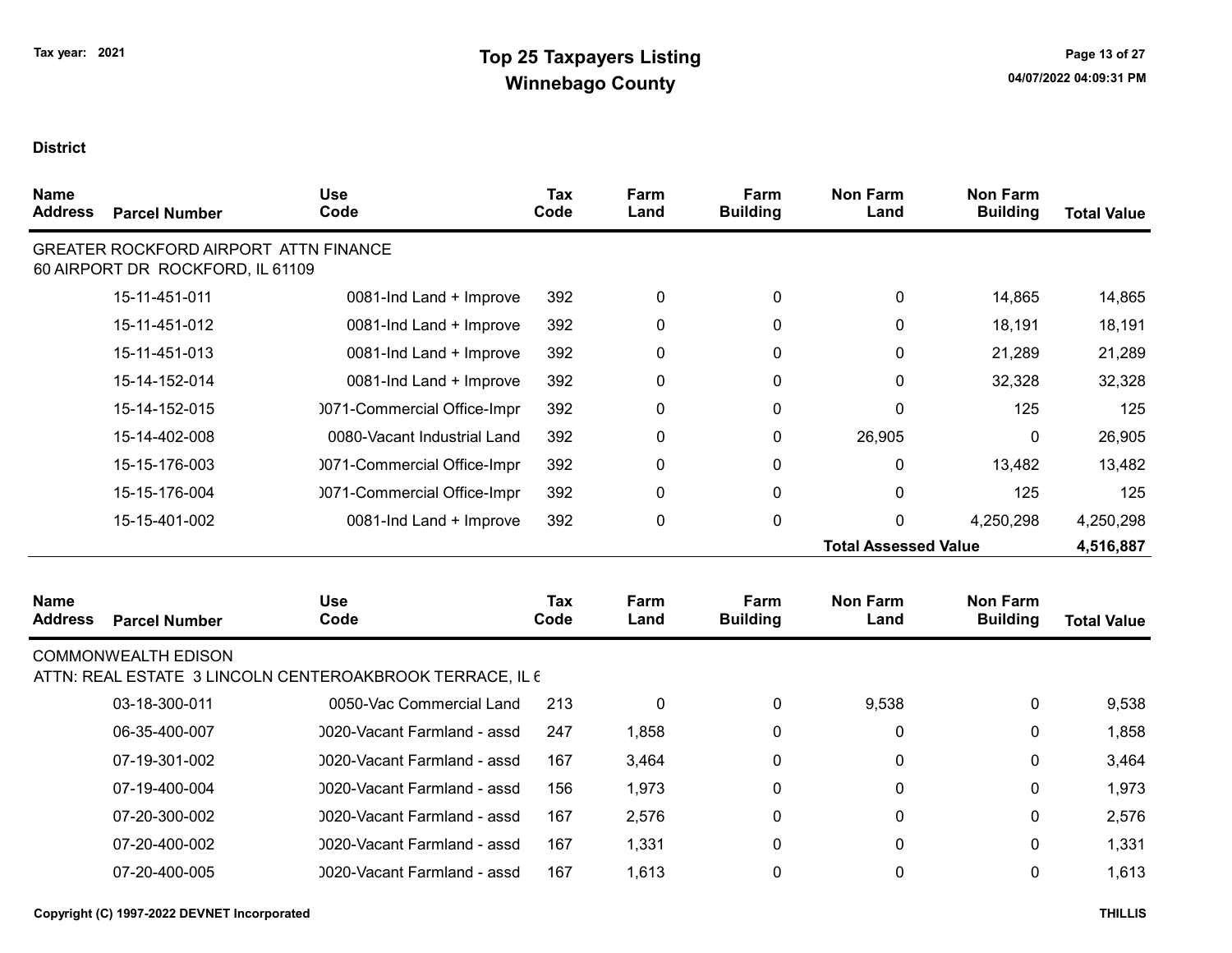| <b>Name</b><br><b>Address</b> | <b>Parcel Number</b>       | <b>Use</b><br>Code                                       | <b>Tax</b><br>Code | Farm<br>Land | Farm<br><b>Building</b> | <b>Non Farm</b><br>Land | <b>Non Farm</b><br><b>Building</b> | <b>Total Value</b> |
|-------------------------------|----------------------------|----------------------------------------------------------|--------------------|--------------|-------------------------|-------------------------|------------------------------------|--------------------|
|                               | <b>COMMONWEALTH EDISON</b> | ATTN: REAL ESTATE 3 LINCOLN CENTEROAKBROOK TERRACE, IL 6 |                    |              |                         |                         |                                    |                    |
|                               | 07-21-300-003              | 0020-Vacant Farmland - assd                              | 362                | 1,057        | 0                       | 0                       | 0                                  | 1,057              |
|                               | 07-21-300-004              | 0020-Vacant Farmland - assd                              | 362                | 10,794       | $\mathbf{0}$            | 0                       | $\mathbf{0}$                       | 10,794             |
|                               | 07-22-100-003              | 0020-Vacant Farmland - assd                              | 161                | 1,709        | 0                       | 0                       | 0                                  | 1,709              |
|                               | 07-22-300-001              | 0020-Vacant Farmland - assd                              | 362                | 4,723        | 0                       | 0                       | 0                                  | 4,723              |
|                               | 07-22-400-001              | 0020-Vacant Farmland - assd                              | 167                | 598          | 0                       | 0                       | 0                                  | 598                |
|                               | 07-22-400-002              | 0020-Vacant Farmland - assd                              | 167                | 654          | $\mathbf{0}$            | 0                       | $\mathbf{0}$                       | 654                |
|                               | 07-23-300-001              | 0020-Vacant Farmland - assd                              | 167                | 3,692        | $\mathbf{0}$            | 0                       | 0                                  | 3,692              |
|                               | 07-23-300-003              | 0020-Vacant Farmland - assd                              | 167                | 25           | $\mathbf{0}$            | 0                       | 0                                  | 25                 |
|                               | 07-23-300-004              | 0020-Vacant Farmland - assd                              | 167                | 957          | 0                       | 0                       | 0                                  | 957                |
|                               | 07-23-400-001              | 0020-Vacant Farmland - assd                              | 167                | 2,831        | 0                       | 0                       | 0                                  | 2,831              |
|                               | 07-23-400-002              | 0020-Vacant Farmland - assd                              | 167                | 17           | 0                       | 0                       | $\mathbf{0}$                       | 17                 |
|                               | 07-24-151-002              | 0020-Vacant Farmland - assd                              | 156                | 2,824        | 0                       | 0                       | $\mathbf{0}$                       | 2,824              |
|                               | 07-24-177-003              | 0010-Vacant Rural Prop                                   | 156                | $\mathbf{0}$ | $\mathbf{0}$            | 822                     | 0                                  | 822                |
|                               | 07-24-251-003              | 0020-Vacant Farmland - assd                              | 156                | 3,193        | 0                       | 0                       | 0                                  | 3,193              |
|                               | 07-24-277-002              | 0020-Vacant Farmland - assd                              | 156                | 456          | 0                       | 0                       | 0                                  | 456                |
|                               | 07-24-302-001              | 0080-Vacant Industrial Land                              | 156                | 0            | 0                       | 17,537                  | $\mathbf{0}$                       | 17,537             |
|                               | 07-24-426-002              | 0020-Vacant Farmland - assd                              | 169                | 312          | 0                       | 0                       | $\mathbf{0}$                       | 312                |
|                               | 07-26-100-002              | 0080-Vacant Industrial Land                              | 156                | 0            | $\mathbf{0}$            | 6,617                   | 0                                  | 6,617              |
|                               | 07-26-100-009              | 0080-Vacant Industrial Land                              | 156                | 0            | 0                       | 4,736                   | 0                                  | 4,736              |
|                               | 07-26-100-010              | 0080-Vacant Industrial Land                              | 156                | 0            | 0                       | 2,187                   | 0                                  | 2,187              |
|                               | 07-26-300-002              | 0080-Vacant Industrial Land                              | 167                | 0            | 0                       | 3,310                   | 0                                  | 3,310              |
|                               | 07-26-300-008              | 0020-Vacant Farmland - assd                              | 167                | 1,992        | 0                       | 0                       | $\mathbf{0}$                       | 1,992              |
|                               |                            |                                                          |                    |              |                         |                         |                                    |                    |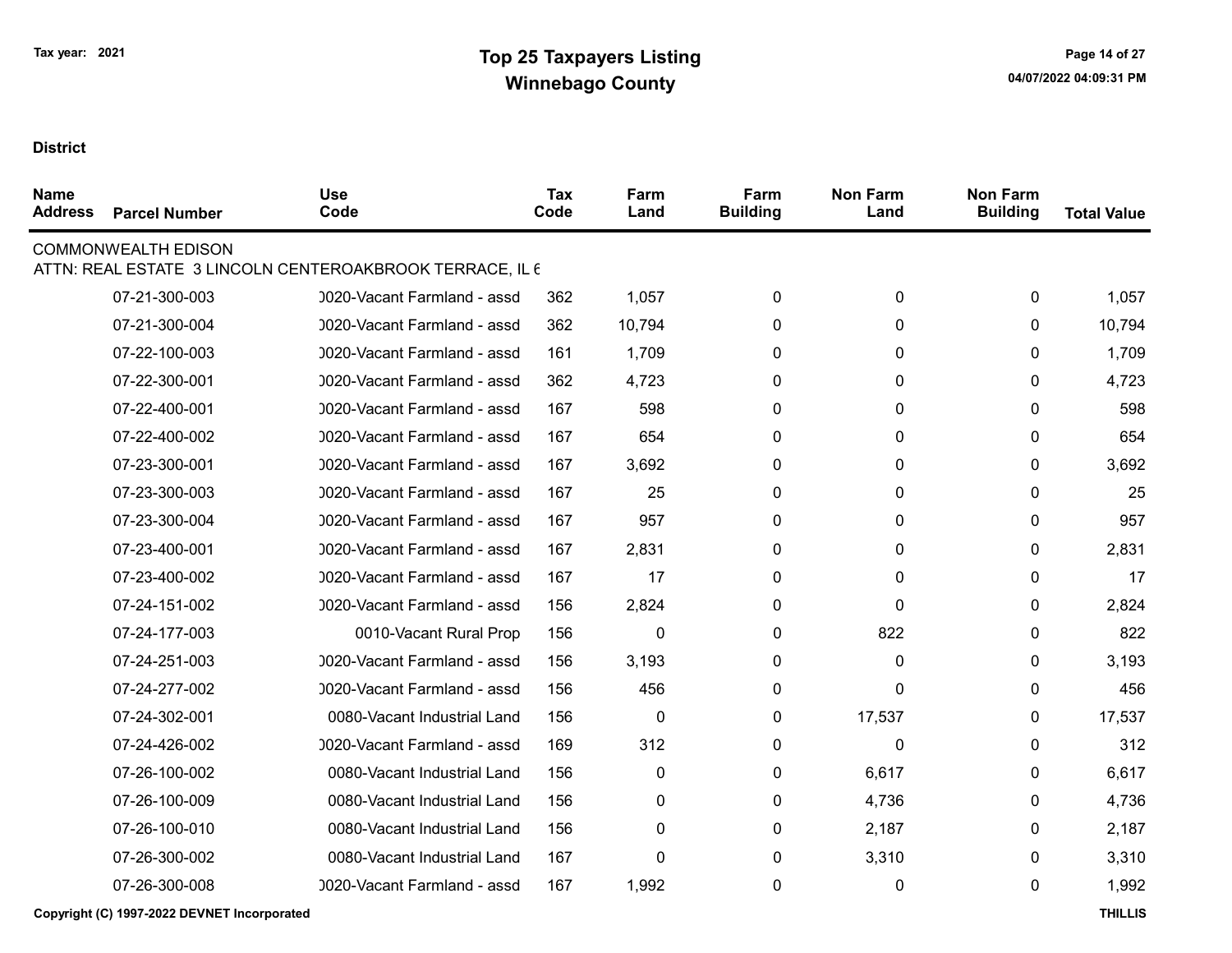| <b>Name</b><br><b>Address</b> | <b>Parcel Number</b>       | <b>Use</b><br>Code                                       | <b>Tax</b><br>Code | Farm<br>Land | Farm<br><b>Building</b> | <b>Non Farm</b><br>Land | <b>Non Farm</b><br><b>Building</b> | <b>Total Value</b> |
|-------------------------------|----------------------------|----------------------------------------------------------|--------------------|--------------|-------------------------|-------------------------|------------------------------------|--------------------|
|                               | <b>COMMONWEALTH EDISON</b> | ATTN: REAL ESTATE 3 LINCOLN CENTEROAKBROOK TERRACE, IL 6 |                    |              |                         |                         |                                    |                    |
|                               | 07-35-300-003              | 0020-Vacant Farmland - assd                              | 146                | 2,010        | 0                       | 0                       | 0                                  | 2,010              |
|                               | 07-35-451-002              | 0020-Vacant Farmland - assd                              | 146                | 431          | 0                       | 0                       | $\mathbf{0}$                       | 431                |
|                               | 08-14-300-001              | 0010-Vacant Rural Prop                                   | 135                | 0            | 0                       | 10,054                  | 0                                  | 10,054             |
|                               | 08-14-300-002              | 0020-Vacant Farmland - assd                              | 429                | 1,830        | 0                       | 0                       | 0                                  | 1,830              |
|                               | 08-14-400-001              | 0020-Vacant Farmland - assd                              | 429                | 2,733        | 0                       | 0                       | 0                                  | 2,733              |
|                               | 08-15-300-001              | 0020-Vacant Farmland - assd                              | 135                | 817          | 0                       | 0                       | 0                                  | 817                |
|                               | 08-15-300-003              | 0020-Vacant Farmland - assd                              | 135                | 1,586        | 0                       | 0                       | 0                                  | 1,586              |
|                               | 08-15-400-001              | 0010-Vacant Rural Prop                                   | 135                | $\mathbf 0$  | $\mathbf 0$             | 20,243                  | 0                                  | 20,243             |
|                               | 08-16-377-005              | 0020-Vacant Farmland - assd                              | 133                | 2,096        | 0                       | 0                       | 0                                  | 2,096              |
|                               | 08-19-301-001              | 0020-Vacant Farmland - assd                              | 156                | 183          | 0                       | 0                       | 0                                  | 183                |
|                               | 08-19-301-002              | 0020-Vacant Farmland - assd                              | 169                | 222          | 0                       | 0                       | 0                                  | 222                |
|                               | 08-19-326-002              | 0030-Vacant Residential Land                             | 133                | 0            | 0                       | 5,682                   | 0                                  | 5,682              |
|                               | 08-19-326-004              | 0081-Ind Land + Improve                                  | 414                | 0            | 0                       | 2,137                   | 25,143                             | 27,280             |
|                               | 08-19-401-001              | 0081-Ind Land + Improve                                  | 137                | 0            | 0                       | 11,937                  | 0                                  | 11,937             |
|                               | 08-19-426-001              | 0030-Vacant Residential Land                             | 414                | 0            | 0                       | 1,389                   | 0                                  | 1,389              |
|                               | 08-19-426-002              | 0030-Vacant Residential Land                             | 414                | 0            | 0                       | 1,389                   | 0                                  | 1,389              |
|                               | 08-19-427-001              | 0030-Vacant Residential Land                             | 413                | 0            | $\mathbf{0}$            | 910                     | 0                                  | 910                |
|                               | 08-20-301-001              | 0030-Vacant Residential Land                             | 133                | 0            | 0                       | 10,776                  | 0                                  | 10,776             |
|                               | 08-20-401-001              | 0020-Vacant Farmland - assd                              | 152                | 345          | 0                       | 0                       | 0                                  | 345                |
|                               | 08-20-426-001              | 0010-Vacant Rural Prop                                   | 007                | $\pmb{0}$    | 0                       | 8,176                   | 0                                  | 8,176              |
|                               | 08-21-126-002              | 0030-Vacant Residential Land                             | 153                | 0            | 0                       | 10,290                  | 0                                  | 10,290             |
|                               | 08-21-176-002              | 0010-Vacant Rural Prop                                   | 163                | 0            | 0                       | 354                     | 0                                  | 354                |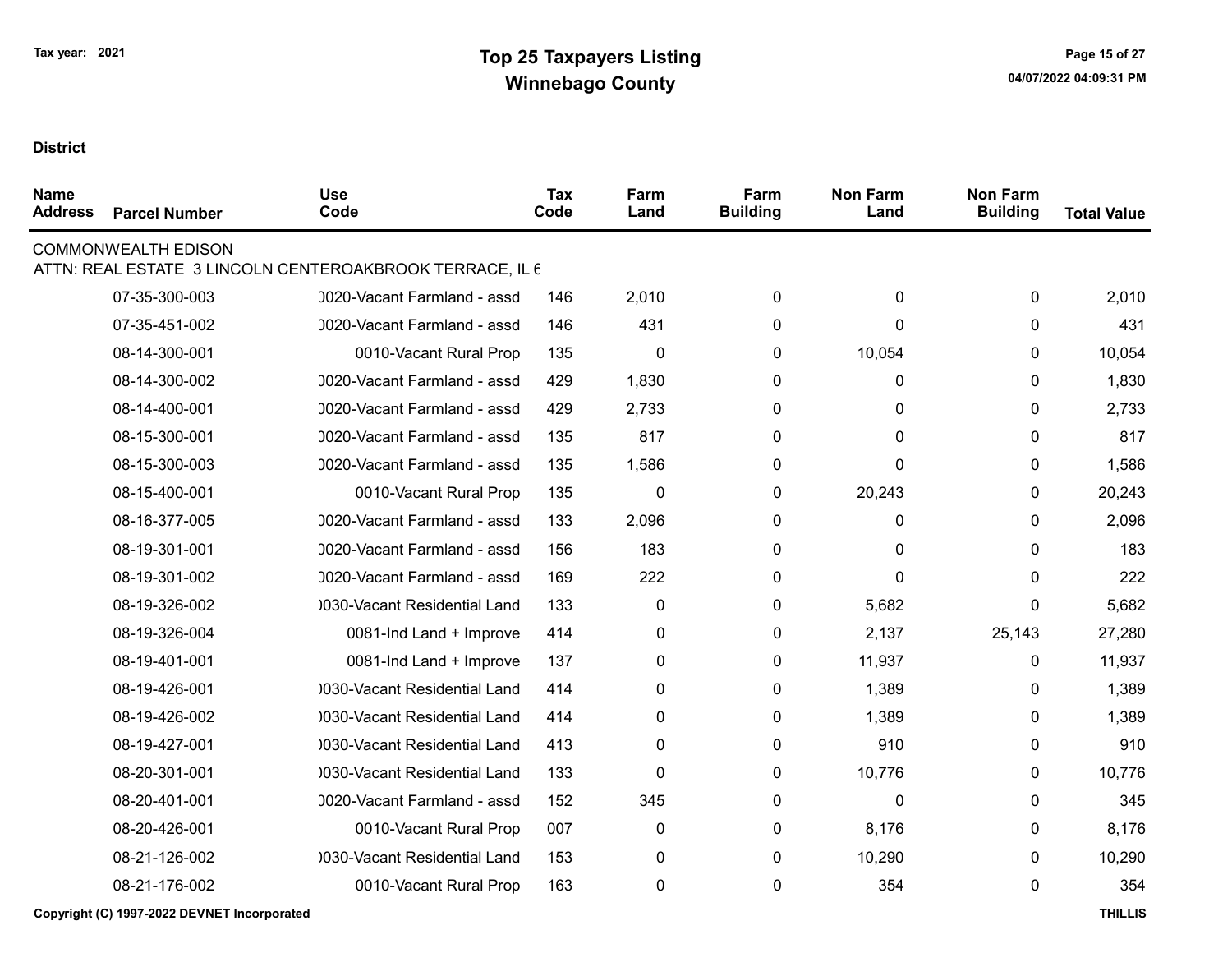| <b>Name</b><br><b>Address</b> | <b>Parcel Number</b>       | <b>Use</b><br>Code                                       | <b>Tax</b><br>Code | Farm<br>Land | Farm<br><b>Building</b> | <b>Non Farm</b><br>Land | <b>Non Farm</b><br><b>Building</b> | <b>Total Value</b> |
|-------------------------------|----------------------------|----------------------------------------------------------|--------------------|--------------|-------------------------|-------------------------|------------------------------------|--------------------|
|                               | <b>COMMONWEALTH EDISON</b> | ATTN: REAL ESTATE 3 LINCOLN CENTEROAKBROOK TERRACE, IL 6 |                    |              |                         |                         |                                    |                    |
|                               | 08-21-326-001              | 0010-Vacant Rural Prop                                   | 007                | 0            | 0                       | 34,641                  | $\mathbf 0$                        | 34,641             |
|                               | 08-24-300-002              | Farm+Improve+Non Farm AV                                 | 135                | 6,013        | 0                       | 8,961                   | $\mathbf{0}$                       | 14,974             |
|                               | 08-24-451-002              | 0010-Vacant Rural Prop                                   | 135                | 0            | 0                       | 10,889                  | $\mathbf{0}$                       | 10,889             |
|                               | 08-25-204-001              | 0020-Vacant Farmland - assd                              | 145                | 700          | 0                       | 0                       | 0                                  | 700                |
|                               | 08-25-400-002              | 0010-Vacant Rural Prop                                   | 145                | 0            | 0                       | 20,082                  | $\mathbf{0}$                       | 20,082             |
|                               | 08-32-426-001              | 0030-Vacant Residential Land                             | 006                | 0            | 0                       | 2,732                   | 0                                  | 2,732              |
|                               | 08-33-105-012              | 0030-Vacant Residential Land                             | 006                | 0            | 0                       | 3,675                   | $\mathbf{0}$                       | 3,675              |
|                               | 08-36-200-002              | 0020-Vacant Farmland - assd                              | 145                | 2,290        | 0                       | 0                       | $\mathbf{0}$                       | 2,290              |
|                               | 08-36-200-005              | 0020-Vacant Farmland - assd                              | 145                | 3,210        | 0                       | $\mathbf 0$             | $\mathbf{0}$                       | 3,210              |
|                               | 08-36-400-005              | 0010-Vacant Rural Prop                                   | 145                | 0            | 0                       | 26,246                  | 0                                  | 26,246             |
|                               | 09-16-300-001              | 0081-Ind Land + Improve                                  | 281                | 0            | 0                       | 4,964                   | 3,216                              | 8,180              |
|                               | 09-28-107-006              | 0080-Vacant Industrial Land                              | 286                | 0            | 0                       | 6,152                   | $\mathbf{0}$                       | 6,152              |
|                               | 09-28-177-007              | 0080-Vacant Industrial Land                              | 286                | 0            | 0                       | 8,853                   | 0                                  | 8,853              |
|                               | 09-28-400-003              | 0080-Vacant Industrial Land                              | 281                | 0            | 0                       | 14,013                  | $\mathbf{0}$                       | 14,013             |
|                               | 09-29-102-002              | 0080-Vacant Industrial Land                              | 281                | 0            | 0                       | 12,621                  | 0                                  | 12,621             |
|                               | 09-29-229-012              | 0080-Vacant Industrial Land                              | 286                | 0            | 0                       | 11,812                  | 0                                  | 11,812             |
|                               | 09-29-251-005              | 0080-Vacant Industrial Land                              | 286                | 0            | 0                       | 5,119                   | $\mathbf{0}$                       | 5,119              |
|                               | 09-29-254-011              | 0080-Vacant Industrial Land                              | 286                | 0            | 0                       | 5,119                   | 0                                  | 5,119              |
|                               | 09-30-100-002              | 0080-Vacant Industrial Land                              | 281                | 0            | 0                       | 48,034                  | 0                                  | 48,034             |
|                               | 09-33-226-003              | 0080-Vacant Industrial Land                              | 281                | 0            | 0                       | 6,206                   | $\mathbf{0}$                       | 6,206              |
|                               | 09-34-200-004              | 0080-Vacant Industrial Land                              | 281                | 0            | 0                       | 57,134                  | 0                                  | 57,134             |
|                               | 09-35-300-003              | 0080-Vacant Industrial Land                              | 281                | 0            | 0                       | 18,472                  | 0                                  | 18,472             |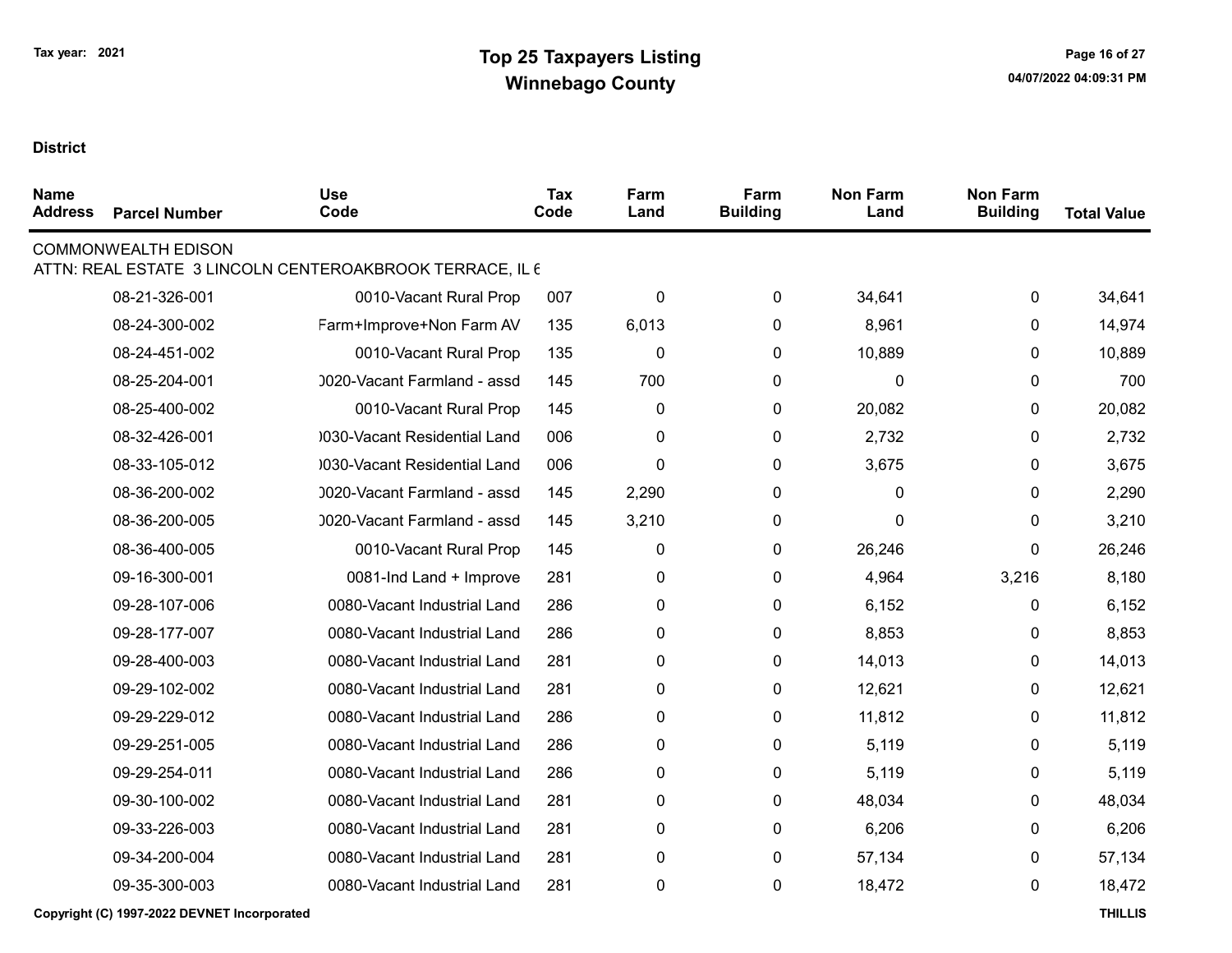| <b>Name</b><br><b>Address</b> | <b>Parcel Number</b>       | <b>Use</b><br>Code                                       | Tax<br>Code | Farm<br>Land | Farm<br><b>Building</b> | <b>Non Farm</b><br>Land | <b>Non Farm</b><br><b>Building</b> | <b>Total Value</b> |
|-------------------------------|----------------------------|----------------------------------------------------------|-------------|--------------|-------------------------|-------------------------|------------------------------------|--------------------|
|                               | <b>COMMONWEALTH EDISON</b> | ATTN: REAL ESTATE 3 LINCOLN CENTEROAKBROOK TERRACE, IL 6 |             |              |                         |                         |                                    |                    |
|                               | 09-35-300-006              | 0081-Ind Land + Improve                                  | 281         | $\mathbf 0$  | 0                       | 12,774                  | 13,593                             | 26,367             |
|                               | 10-02-200-004              | 0020-Vacant Farmland - assd                              | 260         | 2,897        | 0                       | 0                       | 0                                  | 2,897              |
|                               | 10-02-400-006              | 0020-Vacant Farmland - assd                              | 260         | 2,900        | 0                       | 0                       | 0                                  | 2,900              |
|                               | 10-11-200-003              | 0020-Vacant Farmland - assd                              | 260         | 1,535        | 0                       | 0                       | 0                                  | 1,535              |
|                               | 10-11-200-012              | 0020-Vacant Farmland - assd                              | 260         | 2,941        | 0                       | 0                       | 0                                  | 2,941              |
|                               | 10-11-200-014              | 0020-Vacant Farmland - assd                              | 260         | 1,972        | 0                       | 0                       | 0                                  | 1,972              |
|                               | 10-11-200-015              | 0020-Vacant Farmland - assd                              | 260         | 900          | 0                       | 0                       | 0                                  | 900                |
|                               | 10-11-400-003              | 0020-Vacant Farmland - assd                              | 260         | 4,398        | 0                       | 0                       | 0                                  | 4,398              |
|                               | 10-12-100-004              | 0020-Vacant Farmland - assd                              | 260         | 1,764        | 0                       | 0                       | 0                                  | 1,764              |
|                               | 10-12-100-005              | 0020-Vacant Farmland - assd                              | 260         | 2,058        | 0                       | 0                       | 0                                  | 2,058              |
|                               | 10-14-100-003              | 0020-Vacant Farmland - assd                              | 266         | 3,824        | 0                       | 0                       | 0                                  | 3,824              |
|                               | 10-14-200-003              | Farm+Improve+Non Farm AV                                 | 266         | 3,004        | 0                       | 48,783                  | 208,648                            | 260,435            |
|                               | 10-14-200-004              | 0020-Vacant Farmland - assd                              | 260         | 2,343        | 0                       | 0                       | 0                                  | 2,343              |
|                               | 10-23-400-007              | 0020-Vacant Farmland - assd                              | 260         | 2,102        | 0                       | 0                       | 0                                  | 2,102              |
|                               | 10-26-200-003              | 0020-Vacant Farmland - assd                              | 260         | 4,281        | 0                       | 0                       | 0                                  | 4,281              |
|                               | 10-35-400-006              | 0020-Vacant Farmland - assd                              | 266         | 2,281        | 0                       | 0                       | 0                                  | 2,281              |
|                               | 11-01-326-001              | 0050-Vac Commercial Land                                 | 002         | $\pmb{0}$    | 0                       | 8,458                   | 0                                  | 8,458              |
|                               | 11-02-126-002              | 0080-Vacant Industrial Land                              | 050         | $\pmb{0}$    | 0                       | 30,001                  | 0                                  | 30,001             |
|                               | 11-02-176-003              | 0080-Vacant Industrial Land                              | 050         | 0            | 0                       | 9,253                   | 0                                  | 9,253              |
|                               | 11-02-176-004              | 0080-Vacant Industrial Land                              | 050         | $\pmb{0}$    | 0                       | 21,302                  | 0                                  | 21,302             |
|                               | 11-02-326-012              | 0081-Ind Land + Improve                                  | 001         | $\pmb{0}$    | 0                       | 23,444                  | 28,244                             | 51,688             |
|                               | 11-10-328-017              | 0081-Ind Land + Improve                                  | 001         | $\pmb{0}$    | 0                       | 8,492                   | 391                                | 8,883              |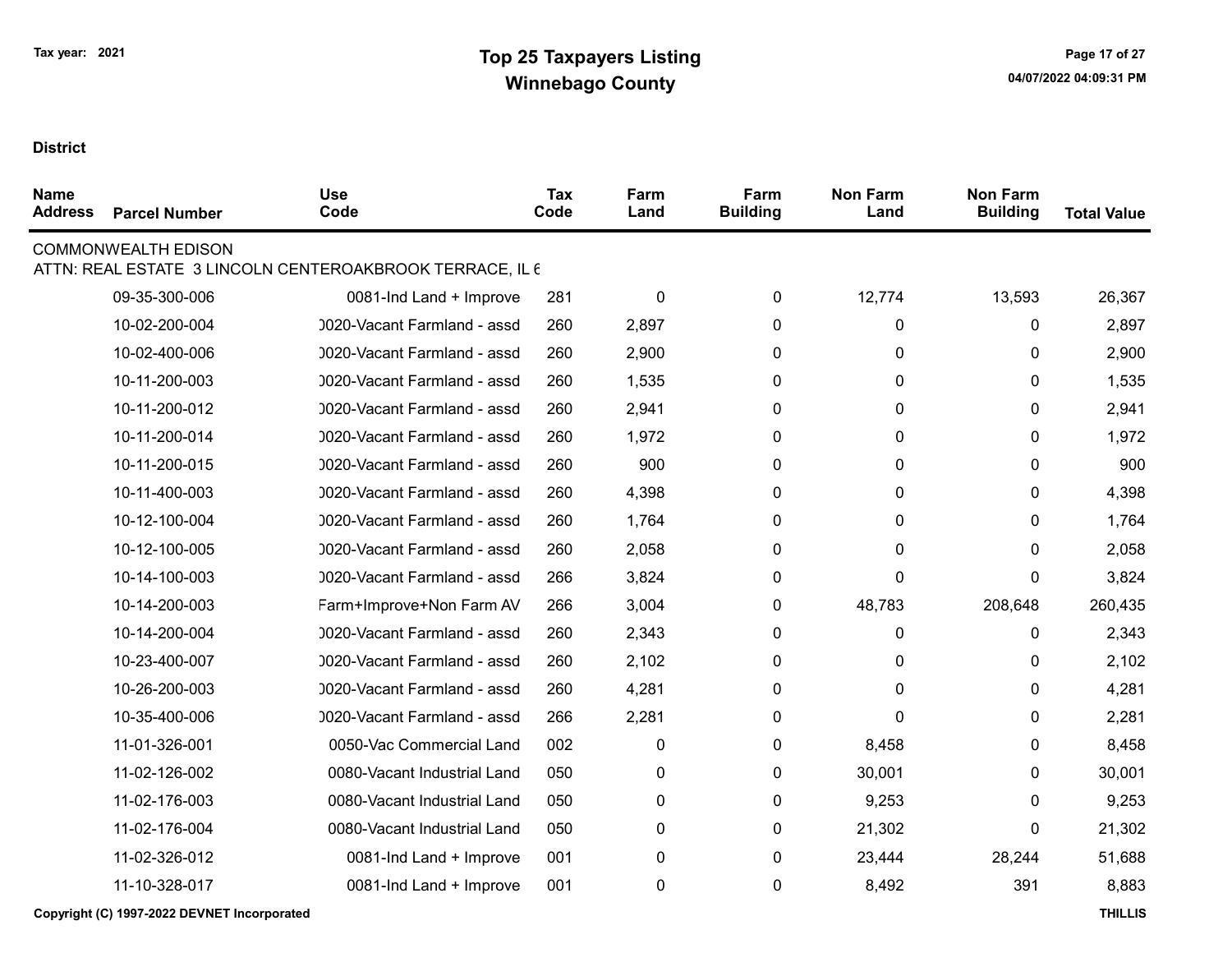| <b>Name</b><br><b>Address</b> | <b>Parcel Number</b>       | <b>Use</b><br>Code                                       | <b>Tax</b><br>Code | Farm<br>Land | Farm<br><b>Building</b> | <b>Non Farm</b><br>Land | <b>Non Farm</b><br><b>Building</b> | <b>Total Value</b> |
|-------------------------------|----------------------------|----------------------------------------------------------|--------------------|--------------|-------------------------|-------------------------|------------------------------------|--------------------|
|                               | <b>COMMONWEALTH EDISON</b> | ATTN: REAL ESTATE 3 LINCOLN CENTEROAKBROOK TERRACE, IL 6 |                    |              |                         |                         |                                    |                    |
|                               | 11-12-351-014              | 0081-Ind Land + Improve                                  | 001                | $\pmb{0}$    | 0                       | 2,565                   | 5,331                              | 7,896              |
|                               | 11-15-280-003              | 0081-Ind Land + Improve                                  | 001                | $\pmb{0}$    | 0                       | 3,030                   | 687                                | 3,717              |
|                               | 11-21-228-001              | 0081-Ind Land + Improve                                  | 085                | 0            | 0                       | 713                     | 980                                | 1,693              |
|                               | 11-21-408-001              | 0081-Ind Land + Improve                                  | 126                | 0            | 0                       | 3,257                   | 727                                | 3,984              |
|                               | 11-21-476-002              | 0080-Vacant Industrial Land                              | 126                | $\pmb{0}$    | 0                       | 22,477                  | $\mathbf 0$                        | 22,477             |
|                               | 11-23-103-011              | 0081-Ind Land + Improve                                  | 001                | 0            | 0                       | 677                     | 200                                | 877                |
|                               | 11-23-331-002              | 0081-Ind Land + Improve                                  | 424                | $\pmb{0}$    | 0                       | 1,069                   | 218                                | 1,287              |
|                               | 11-23-426-001              | 0081-Ind Land + Improve                                  | 001                | $\pmb{0}$    | 0                       | 1,285                   | 353                                | 1,638              |
|                               | 11-25-410-006              | 0081-Ind Land + Improve                                  | 001                | 0            | 0                       | 1,651                   | 591                                | 2,242              |
|                               | 11-26-101-001              | 0081-Ind Land + Improve                                  | 424                | $\pmb{0}$    | 0                       | 38                      | 60,548                             | 60,586             |
|                               | 11-26-104-001              | 0081-Ind Land + Improve                                  | 424                | $\pmb{0}$    | 0                       | 29,798                  | 39,676                             | 69,474             |
|                               | 11-26-255-005              | 0081-Ind Land + Improve                                  | 001                | $\pmb{0}$    | 0                       | 1,646                   | 677                                | 2,323              |
|                               | 11-27-229-001              | 0080-Vacant Industrial Land                              | 014                | 0            | 0                       | 179                     | 0                                  | 179                |
|                               | 11-27-230-010              | 0081-Ind Land + Improve                                  | 014                | 0            | 0                       | 21                      | 60,548                             | 60,569             |
|                               | 11-27-380-016              | 0081-Ind Land + Improve                                  | 001                | $\pmb{0}$    | 0                       | 2,105                   | 391                                | 2,496              |
|                               | 11-28-101-004              | 0080-Vacant Industrial Land                              | 057                | $\pmb{0}$    | 0                       | 18,293                  | 0                                  | 18,293             |
|                               | 11-28-127-005              | 0080-Vacant Industrial Land                              | 057                | $\pmb{0}$    | 0                       | 12,287                  | 0                                  | 12,287             |
|                               | 11-28-201-001              | 0080-Vacant Industrial Land                              | 066                | $\pmb{0}$    | 0                       | 2,016                   | 0                                  | 2,016              |
|                               | 11-29-151-004              | 0080-Vacant Industrial Land                              | 057                | $\pmb{0}$    | 0                       | 14,867                  | 0                                  | 14,867             |
|                               | 11-29-151-005              | 0080-Vacant Industrial Land                              | 057                | 0            | 0                       | 1,057                   | 0                                  | 1,057              |
|                               | 11-29-204-004              | 0080-Vacant Industrial Land                              | 057                | 0            | 0                       | 4,915                   | 0                                  | 4,915              |
|                               | 11-29-204-005              | 0080-Vacant Industrial Land                              | 057                | $\pmb{0}$    | 0                       | 5,935                   | 0                                  | 5,935              |
|                               |                            |                                                          |                    |              |                         |                         |                                    |                    |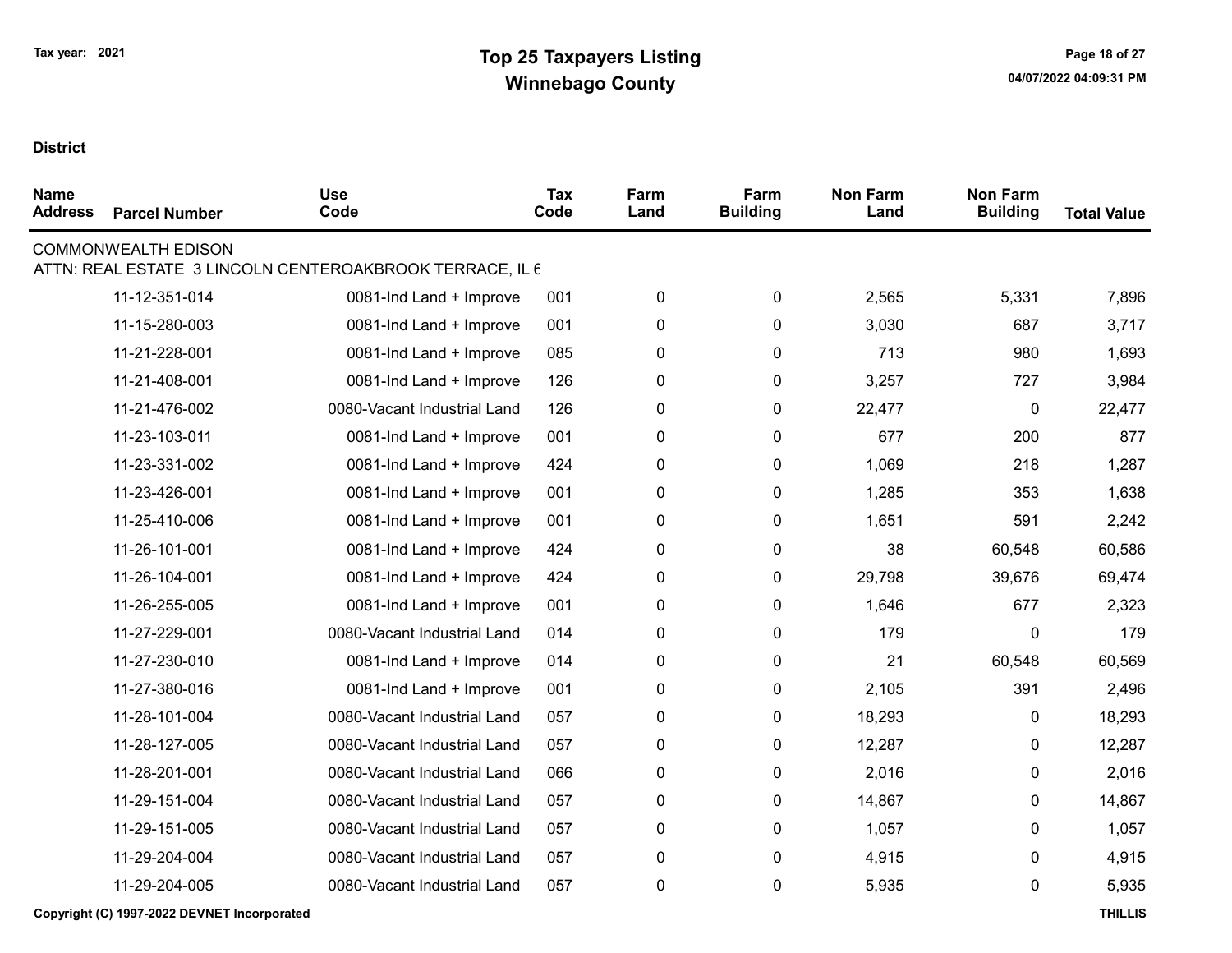| <b>Name</b><br><b>Address</b> | <b>Parcel Number</b>       | <b>Use</b><br>Code                                       | Tax<br>Code | Farm<br>Land | Farm<br><b>Building</b> | <b>Non Farm</b><br>Land | <b>Non Farm</b><br><b>Building</b> | <b>Total Value</b> |
|-------------------------------|----------------------------|----------------------------------------------------------|-------------|--------------|-------------------------|-------------------------|------------------------------------|--------------------|
|                               | <b>COMMONWEALTH EDISON</b> | ATTN: REAL ESTATE 3 LINCOLN CENTEROAKBROOK TERRACE, IL 6 |             |              |                         |                         |                                    |                    |
|                               | 11-29-204-006              | 0080-Vacant Industrial Land                              | 057         | $\pmb{0}$    | 0                       | 13,270                  | 0                                  | 13,270             |
|                               | 11-29-276-004              | 0081-Ind Land + Improve                                  | 057         | 0            | 0                       | 10,974                  | 11,397                             | 22,371             |
|                               | 11-30-151-001              | 0080-Vacant Industrial Land                              | 058         | $\pmb{0}$    | 0                       | 22,308                  | 0                                  | 22,308             |
|                               | 11-30-276-002              | 0080-Vacant Industrial Land                              | 058         | $\pmb{0}$    | 0                       | 14,898                  | 0                                  | 14,898             |
|                               | 11-32-251-002              | 0080-Vacant Industrial Land                              | 069         | $\pmb{0}$    | 0                       | 10,126                  | 0                                  | 10,126             |
|                               | 11-32-403-001              | 0020-Vacant Farmland - assd                              | 071         | 467          | 0                       | 0                       | 0                                  | 467                |
|                               | 11-34-127-002              | 0080-Vacant Industrial Land                              | 001         | $\pmb{0}$    | 0                       | 73                      | 0                                  | 73                 |
|                               | 11-35-279-001              | 0081-Ind Land + Improve                                  | 001         | $\pmb{0}$    | 0                       | 1,411                   | 245                                | 1,656              |
|                               | 11-35-351-010              | 0080-Vacant Industrial Land                              | 001         | $\pmb{0}$    | 0                       | 18,495                  | 0                                  | 18,495             |
|                               | 11-36-276-014              | 0080-Vacant Industrial Land                              | 001         | $\pmb{0}$    | 0                       | 1,865                   | 0                                  | 1,865              |
|                               | 11-36-276-015              | 0081-Ind Land + Improve                                  | 001         | $\pmb{0}$    | 0                       | 1,865                   | 353                                | 2,218              |
|                               | 11-36-402-005              | 0081-Ind Land + Improve                                  | 001         | $\pmb{0}$    | 0                       | 12,443                  | 3,060                              | 15,503             |
|                               | 12-01-202-002              | 0050-Vac Commercial Land                                 | 040         | $\pmb{0}$    | 0                       | 36,206                  | 0                                  | 36,206             |
|                               | 12-01-252-002              | 0050-Vac Commercial Land                                 | 040         | $\mathbf 0$  | 0                       | 28,774                  | 0                                  | 28,774             |
|                               | 12-01-401-002              | 0020-Vacant Farmland - assd                              | 013         | 6,382        | 0                       | 0                       | $\Omega$                           | 6,382              |
|                               | 12-05-151-005              | 0081-Ind Land + Improve                                  | 002         | $\pmb{0}$    | 0                       | 28,932                  | 6,714                              | 35,646             |
|                               | 12-12-201-003              | 0020-Vacant Farmland - assd                              | 031         | 5,612        | 0                       | 0                       | 0                                  | 5,612              |
|                               | 12-12-401-002              | 0020-Vacant Farmland - assd                              | 031         | 4,614        | 0                       | 0                       | 0                                  | 4,614              |
|                               | 12-13-201-003              | 0020-Vacant Farmland - assd                              | 005         | 2,883        | 0                       | 0                       | 0                                  | 2,883              |
|                               | 12-13-251-010              | 0020-Vacant Farmland - assd                              | 005         | 136          | 0                       | 0                       | 0                                  | 136                |
|                               | 12-13-401-017              | 0020-Vacant Farmland - assd                              | 005         | 1,268        | 0                       | 0                       | 0                                  | 1,268              |
|                               | 12-13-451-010              | 0020-Vacant Farmland - assd                              | 005         | 1,129        | 0                       | 0                       | 0                                  | 1,129              |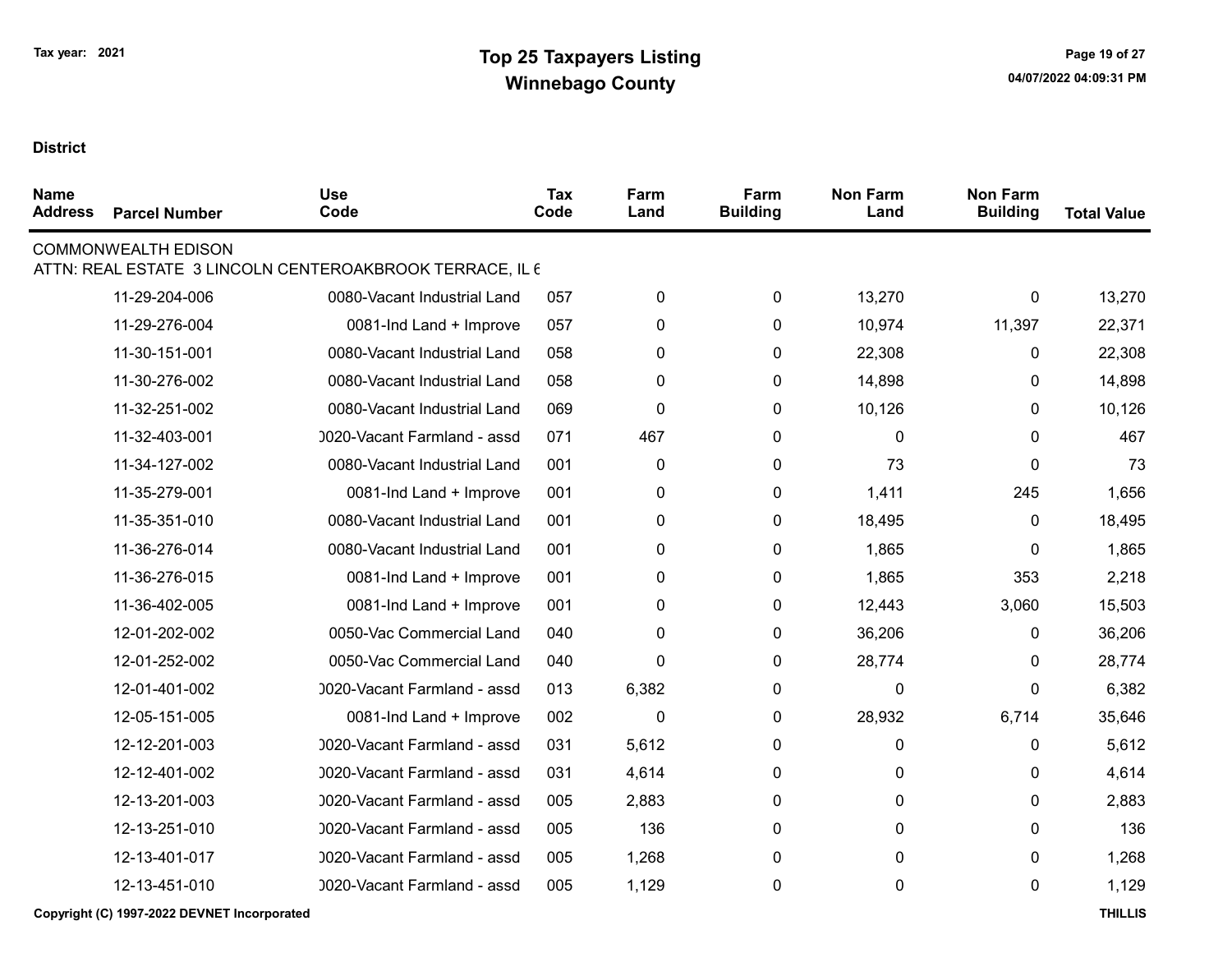| <b>Name</b><br><b>Address</b> | <b>Parcel Number</b>       | <b>Use</b><br>Code                                       | <b>Tax</b><br>Code | Farm<br>Land | Farm<br><b>Building</b> | <b>Non Farm</b><br>Land | <b>Non Farm</b><br><b>Building</b> | <b>Total Value</b> |
|-------------------------------|----------------------------|----------------------------------------------------------|--------------------|--------------|-------------------------|-------------------------|------------------------------------|--------------------|
|                               | <b>COMMONWEALTH EDISON</b> | ATTN: REAL ESTATE 3 LINCOLN CENTEROAKBROOK TERRACE, IL 6 |                    |              |                         |                         |                                    |                    |
|                               | 12-14-201-003              | 0081-Ind Land + Improve                                  | 005                | $\pmb{0}$    | 0                       | 56,862                  | 53,425                             | 110,287            |
|                               | 12-14-226-004              | 0020-Vacant Farmland - assd                              | 005                | 602          | 0                       | 0                       | 0                                  | 602                |
|                               | 12-24-226-001              | 0020-Vacant Farmland - assd                              | 005                | 940          | 0                       | 0                       | 0                                  | 940                |
|                               | 12-24-476-001              | 0020-Vacant Farmland - assd                              | 003                | 2,788        | 0                       | 0                       | 0                                  | 2,788              |
|                               | 12-25-226-001              | 0080-Vacant Industrial Land                              | 017                | 0            | 0                       | 21,901                  | 0                                  | 21,901             |
|                               | 12-28-152-002              | 0081-Ind Land + Improve                                  | 001                | $\pmb{0}$    | 0                       | 16,741                  | 22,295                             | 39,036             |
|                               | 12-28-301-001              | 0081-Ind Land + Improve                                  | 001                | $\pmb{0}$    | 0                       | 14,052                  | 1,178                              | 15,230             |
|                               | 12-29-255-002              | 0030-Vacant Residential Land                             | 001                | 0            | 0                       | 5,835                   | 0                                  | 5,835              |
|                               | 12-29-255-003              | 0030-Vacant Residential Land                             | 001                | 0            | 0                       | 1,720                   | 0                                  | 1,720              |
|                               | 12-29-255-007              | 0030-Vacant Residential Land                             | 001                | 0            | 0                       | 6,583                   | 0                                  | 6,583              |
|                               | 12-29-256-005              | 0030-Vacant Residential Land                             | 001                | 0            | 0                       | 2,692                   | 0                                  | 2,692              |
|                               | 12-29-256-011              | 0030-Vacant Residential Land                             | 001                | 0            | 0                       | 2,993                   | 0                                  | 2,993              |
|                               | 12-29-283-007              | 0080-Vacant Industrial Land                              | 001                | $\pmb{0}$    | 0                       | 11,487                  | 0                                  | 11,487             |
|                               | 12-30-255-011              | 0030-Vacant Residential Land                             | 001                | 0            | 0                       | 3,790                   | 0                                  | 3,790              |
|                               | 12-30-256-011              | 0030-Vacant Residential Land                             | 001                | 0            | 0                       | 3,751                   | 0                                  | 3,751              |
|                               | 12-30-256-022              | 0030-Vacant Residential Land                             | 001                | 0            | 0                       | 3,790                   | 0                                  | 3,790              |
|                               | 12-30-257-011              | 0030-Vacant Residential Land                             | 001                | 0            | 0                       | 3,986                   | 0                                  | 3,986              |
|                               | 12-30-257-022              | 0030-Vacant Residential Land                             | 001                | 0            | 0                       | 4,025                   | 0                                  | 4,025              |
|                               | 12-30-258-019              | 0030-Vacant Residential Land                             | 001                | 0            | 0                       | 5,283                   | 0                                  | 5,283              |
|                               | 12-30-280-027              | 0030-Vacant Residential Land                             | 001                | 0            | 0                       | 5,101                   | 0                                  | 5,101              |
|                               | 12-30-281-008              | 0030-Vacant Residential Land                             | 001                | 0            | 0                       | 5,101                   | 0                                  | 5,101              |
|                               | 12-30-281-014              | 0030-Vacant Residential Land                             | 001                | 0            | 0                       | 4,931                   | 0                                  | 4,931              |
|                               |                            |                                                          |                    |              |                         |                         |                                    |                    |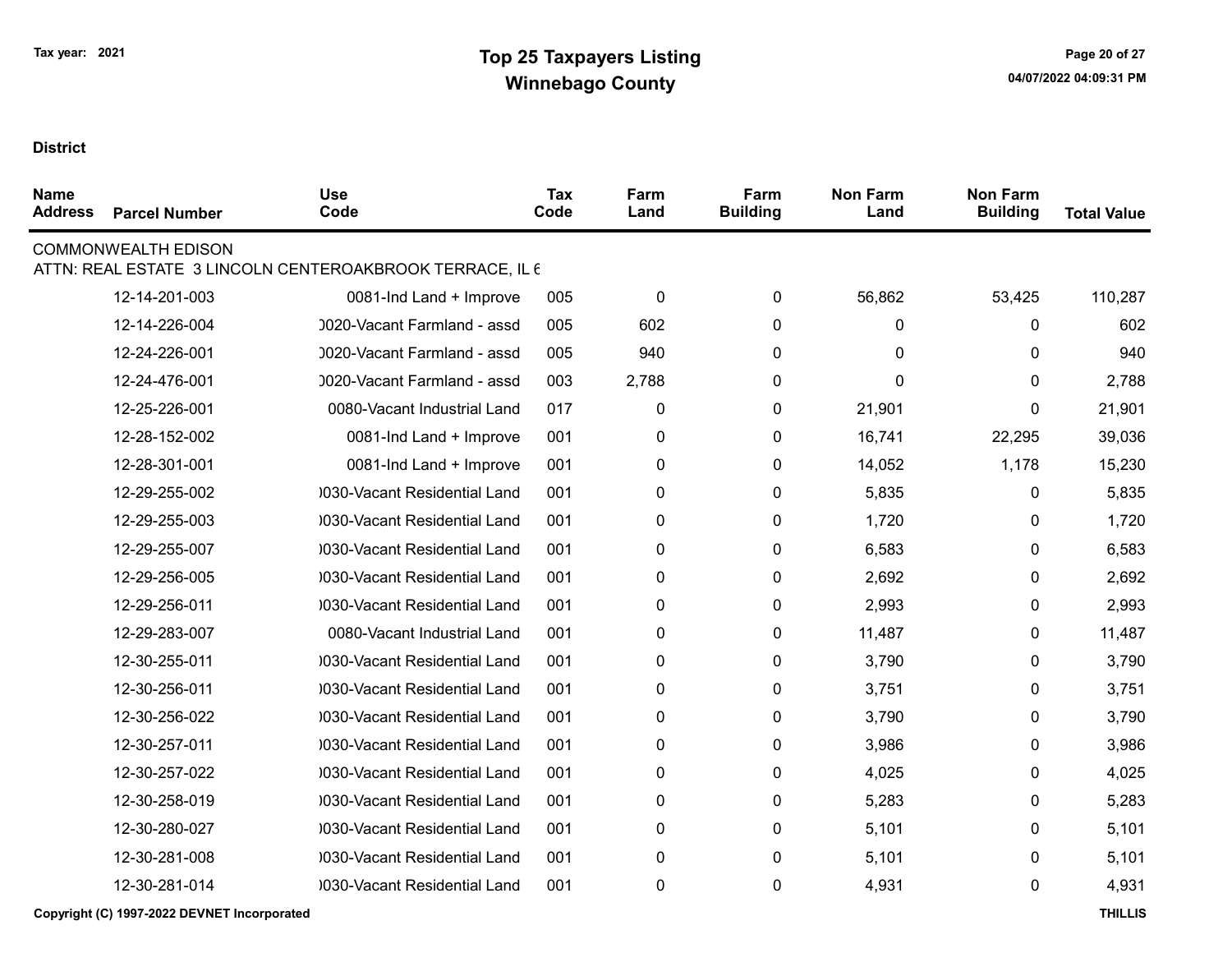| <b>Name</b><br><b>Address</b> | <b>Parcel Number</b>       | <b>Use</b><br>Code                                       | Tax<br>Code | Farm<br>Land | Farm<br><b>Building</b> | <b>Non Farm</b><br>Land | <b>Non Farm</b><br><b>Building</b> | <b>Total Value</b> |
|-------------------------------|----------------------------|----------------------------------------------------------|-------------|--------------|-------------------------|-------------------------|------------------------------------|--------------------|
|                               | <b>COMMONWEALTH EDISON</b> | ATTN: REAL ESTATE 3 LINCOLN CENTEROAKBROOK TERRACE, IL 6 |             |              |                         |                         |                                    |                    |
|                               | 12-30-283-033              | 0030-Vacant Residential Land                             | 001         | 0            | 0                       | 7,253                   | 0                                  | 7,253              |
|                               | 12-30-326-004              | 0081-Ind Land + Improve                                  | 001         | 0            | 0                       | 29,821                  | 5,787                              | 35,608             |
|                               | 12-30-326-007              | 0080-Vacant Industrial Land                              | 001         | $\pmb{0}$    | 0                       | 6,349                   | 0                                  | 6,349              |
|                               | 12-30-326-020              | 1-Commercial Business-Impr                               | 001         | 0            | 0                       | 36,502                  | 1,706                              | 38,208             |
|                               | 12-36-476-002              | 0080-Vacant Industrial Land                              | 003         | 0            | 0                       | 6,186                   | 0                                  | 6,186              |
|                               | 13-01-100-005              | 0010-Vacant Rural Prop                                   | 308         | 0            | 0                       | 27,660                  | 0                                  | 27,660             |
|                               | 13-01-400-002              | 0010-Vacant Rural Prop                                   | 306         | 0            | 0                       | 9,193                   | 0                                  | 9,193              |
|                               | 13-02-200-003              | 0010-Vacant Rural Prop                                   | 312         | 0            | 0                       | 14,092                  | 0                                  | 14,092             |
|                               | 13-23-400-003              | 0010-Vacant Rural Prop                                   | 310         | 0            | 0                       | 9,816                   | 0                                  | 9,816              |
|                               | 13-24-300-003              | 0050-Vac Commercial Land                                 | 311         | 0            | 0                       | 7,330                   | 0                                  | 7,330              |
|                               | 13-24-300-004              | 0010-Vacant Rural Prop                                   | 311         | 0            | 0                       | 28,922                  | 0                                  | 28,922             |
|                               | 13-27-400-003              | 0050-Vac Commercial Land                                 | 310         | $\mathbf 0$  | $\pmb{0}$               | 15,377                  | 0                                  | 15,377             |
|                               | 14-02-100-001              | 0020-Vacant Farmland - assd                              | 326         | 5,665        | 0                       | 0                       | 0                                  | 5,665              |
|                               | 14-02-100-007              | 0020-Vacant Farmland - assd                              | 326         | 2,302        | 0                       | 0                       | 0                                  | 2,302              |
|                               | 14-02-200-001              | 0020-Vacant Farmland - assd                              | 324         | 2,087        | 0                       | 0                       | 0                                  | 2,087              |
|                               | 14-02-300-001              | 0080-Vacant Industrial Land                              | 324         | 0            | 0                       | 13,812                  | 0                                  | 13,812             |
|                               | 14-02-300-006              | 0080-Vacant Industrial Land                              | 326         | 0            | 0                       | 22,499                  | 0                                  | 22,499             |
|                               | 14-06-300-008              | 0010-Vacant Rural Prop                                   | 326         | 0            | 0                       | 32,266                  | 0                                  | 32,266             |
|                               | 14-07-200-008              | 0010-Vacant Rural Prop                                   | 326         | 0            | 0                       | 23,562                  | 0                                  | 23,562             |
|                               | 14-08-151-001              | 0010-Vacant Rural Prop                                   | 326         | 0            | 0                       | 53,937                  | 0                                  | 53,937             |
|                               | 14-08-429-002              | 0010-Vacant Rural Prop                                   | 325         | 0            | $\pmb{0}$               | 1,251                   | 0                                  | 1,251              |
|                               | 14-09-304-010              | 0010-Vacant Rural Prop                                   | 325         | 0            | 0                       | 2,851                   | 0                                  | 2,851              |
|                               |                            |                                                          |             |              |                         |                         |                                    |                    |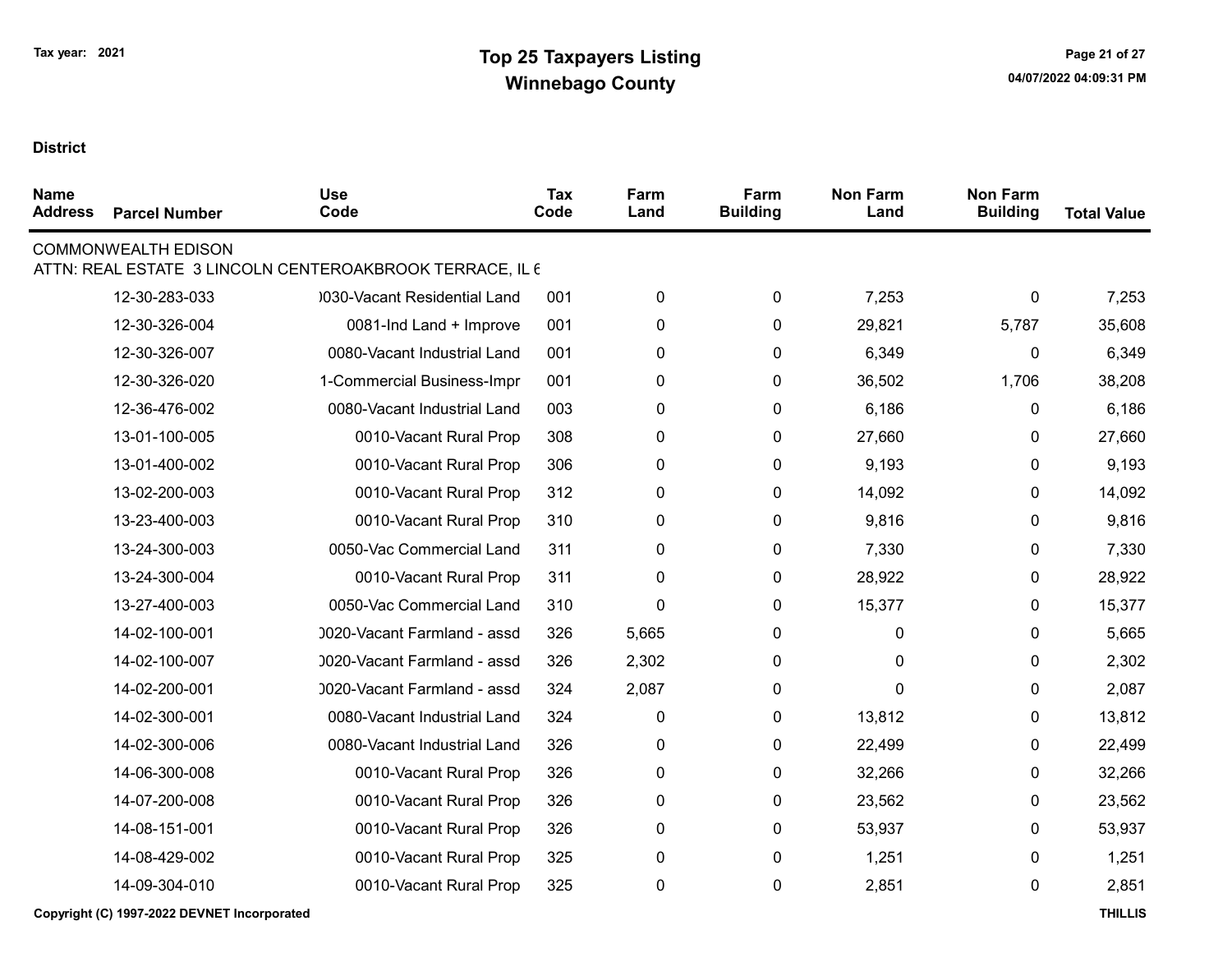| <b>Name</b><br><b>Address</b> | <b>Parcel Number</b>       | <b>Use</b><br>Code                                       | <b>Tax</b><br>Code | Farm<br>Land | Farm<br><b>Building</b> | <b>Non Farm</b><br>Land | <b>Non Farm</b><br><b>Building</b> | <b>Total Value</b> |
|-------------------------------|----------------------------|----------------------------------------------------------|--------------------|--------------|-------------------------|-------------------------|------------------------------------|--------------------|
|                               | <b>COMMONWEALTH EDISON</b> | ATTN: REAL ESTATE 3 LINCOLN CENTEROAKBROOK TERRACE, IL 6 |                    |              |                         |                         |                                    |                    |
|                               | 14-09-426-003              | 0010-Vacant Rural Prop                                   | 326                | 0            | 0                       | 2,307                   | 0                                  | 2,307              |
|                               | 14-10-300-008              | 0010-Vacant Rural Prop                                   | 326                | 0            | 0                       | 2,508                   | 0                                  | 2,508              |
|                               | 14-10-400-005              | 0010-Vacant Rural Prop                                   | 326                |              | $\pmb{0}$               | 2,508                   | 0                                  | 2,508              |
|                               |                            |                                                          |                    | 0            |                         |                         |                                    |                    |
|                               | 14-11-101-001              | 0080-Vacant Industrial Land                              | 326                | 0            | 0                       | 4,221                   | 0                                  | 4,221              |
|                               | 14-11-301-001              | 0080-Vacant Industrial Land                              | 326                | $\pmb{0}$    | 0                       | 50,665                  | 0                                  | 50,665             |
|                               | 14-11-376-003              | 0010-Vacant Rural Prop                                   | 326                | 0            | 0                       | 2,540                   | 0                                  | 2,540              |
|                               | 14-11-476-004              | 0010-Vacant Rural Prop                                   | 326                | 0            | 0                       | 2,563                   | 0                                  | 2,563              |
|                               | 14-12-300-015              | 0010-Vacant Rural Prop                                   | 326                | 0            | $\pmb{0}$               | 2,373                   | 0                                  | 2,373              |
|                               | 14-19-400-001              | 0050-Vac Commercial Land                                 | 326                | $\pmb{0}$    | 0                       | 14,368                  | 0                                  | 14,368             |
|                               | 14-19-400-002              | 0080-Vacant Industrial Land                              | 326                | 0            | $\pmb{0}$               | 1,896                   | 0                                  | 1,896              |
|                               | 15-02-101-005              | 0081-Ind Land + Improve                                  | 001                | $\pmb{0}$    | 0                       | 2,849                   | 57                                 | 2,906              |
|                               | 15-02-101-006              | 0081-Ind Land + Improve                                  | 001                | $\pmb{0}$    | 0                       | 20,679                  | 57                                 | 20,736             |
|                               | 15-02-101-007              | 0081-Ind Land + Improve                                  | 001                | $\pmb{0}$    | 0                       | 21,408                  | 57                                 | 21,465             |
|                               | 15-02-101-008              | 0081-Ind Land + Improve                                  | 001                | $\pmb{0}$    | 0                       | 17,864                  | 57                                 | 17,921             |
|                               | 15-02-151-002              | 0081-Ind Land + Improve                                  | 001                | $\pmb{0}$    | 0                       | 64,100                  | 3,806                              | 67,906             |
|                               | 15-02-251-003              | 0081-Ind Land + Improve                                  | 001                | $\pmb{0}$    | 0                       | 4,506                   | 1,706                              | 6,212              |
|                               | 15-02-252-002              | 0080-Vacant Industrial Land                              | 001                | $\pmb{0}$    | $\pmb{0}$               | 855                     | 0                                  | 855                |
|                               | 15-02-252-005              | 0050-Vac Commercial Land                                 | 001                | 0            | 0                       | 4,390                   | 0                                  | 4,390              |
|                               | 15-02-252-006              | 0050-Vac Commercial Land                                 | 001                | $\pmb{0}$    | $\pmb{0}$               | 5,268                   | 0                                  | 5,268              |
|                               | 15-02-252-015              | 0030-Vacant Residential Land                             | 001                | 0            | 0                       | 466                     | 0                                  | 466                |
|                               | 15-02-252-016              | 0030-Vacant Residential Land                             | 001                | 0            | 0                       | 560                     | 0                                  | 560                |
|                               | 15-03-126-019              | 0080-Vacant Industrial Land                              | 066                | $\pmb{0}$    | 0                       | 3,667                   | 0                                  | 3,667              |
|                               |                            |                                                          |                    |              |                         |                         |                                    |                    |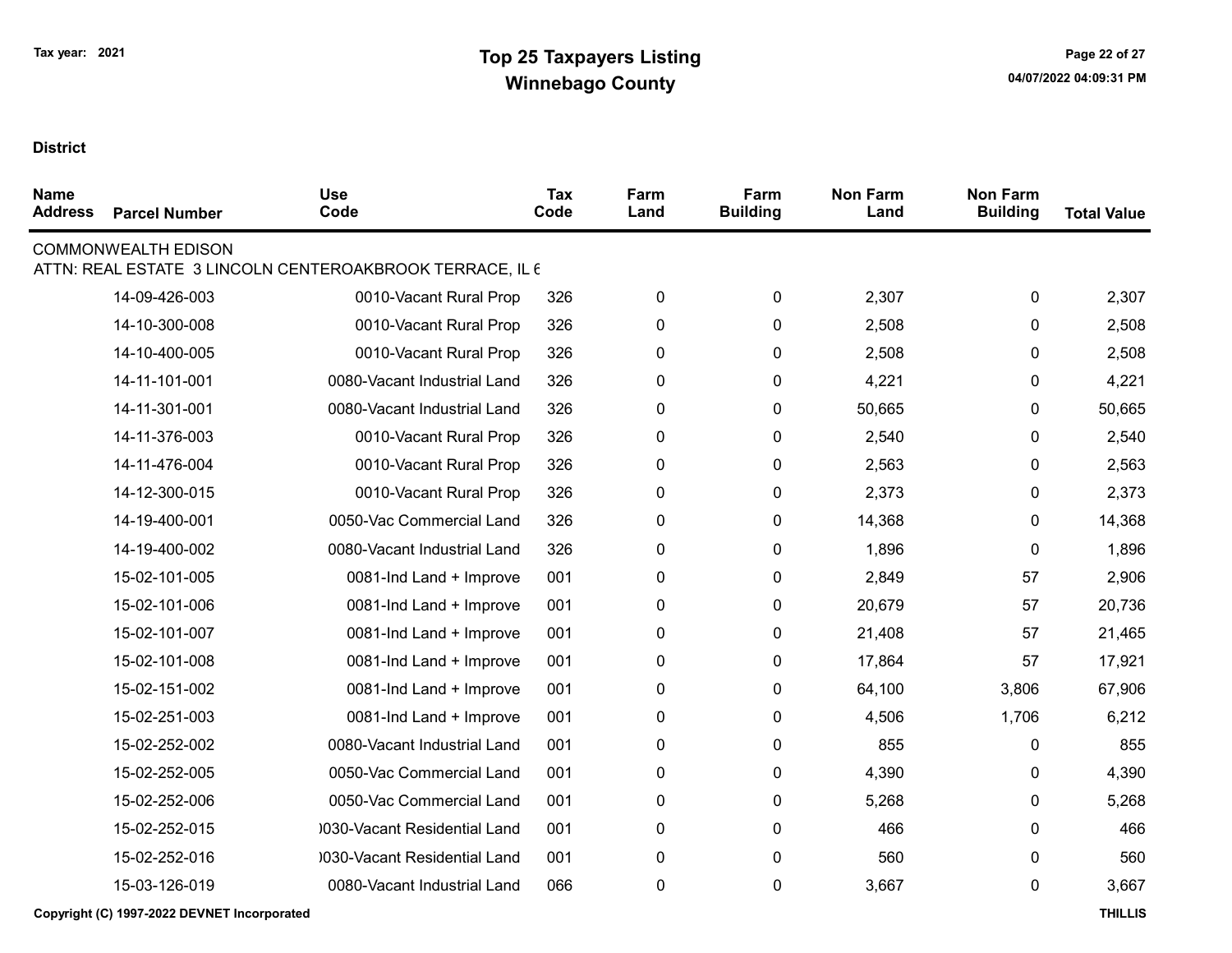| <b>Name</b><br><b>Address</b> | <b>Parcel Number</b>       | <b>Use</b><br>Code                                       | <b>Tax</b><br>Code | Farm<br>Land | Farm<br><b>Building</b> | <b>Non Farm</b><br>Land | <b>Non Farm</b><br><b>Building</b> | <b>Total Value</b> |
|-------------------------------|----------------------------|----------------------------------------------------------|--------------------|--------------|-------------------------|-------------------------|------------------------------------|--------------------|
|                               | <b>COMMONWEALTH EDISON</b> | ATTN: REAL ESTATE 3 LINCOLN CENTEROAKBROOK TERRACE, IL 6 |                    |              |                         |                         |                                    |                    |
|                               | 15-03-229-002              | 0081-Ind Land + Improve                                  | 001                | $\pmb{0}$    | 0                       | 547,798                 | 1,205,360                          | 1,753,158          |
|                               | 15-04-151-005              | 0020-Vacant Farmland - assd                              | 066                | 14           | 0                       | 0                       | 0                                  | 14                 |
|                               | 15-04-152-004              | 0020-Vacant Farmland - assd                              | 066                | 1,855        | 0                       | 0                       | 0                                  | 1,855              |
|                               | 15-24-126-003              | 0081-Ind Land + Improve                                  | 092                | $\pmb{0}$    | 0                       | 44,328                  | 27,109                             | 71,437             |
|                               | 16-01-226-003              | 0010-Vacant Rural Prop                                   | 119                | 0            | 0                       | 1,451                   | 0                                  | 1,451              |
|                               | 16-01-276-008              | 0010-Vacant Rural Prop                                   | 119                | $\mathbf 0$  | 0                       | 8,667                   | 0                                  | 8,667              |
|                               | 16-01-426-002              | Farm+Improve+Non Farm AV                                 | 119                | 1,775        | 0                       | 14,776                  | 0                                  | 16,551             |
|                               | 16-05-226-006              | 0081-Ind Land + Improve                                  | 127                | $\pmb{0}$    | $\pmb{0}$               | 13,920                  | 2,638                              | 16,558             |
|                               | 16-07-151-001              | 0010-Vacant Rural Prop                                   | 115                | 0            | 0                       | 1,297                   | 0                                  | 1,297              |
|                               | 16-11-106-005              | 0010-Vacant Rural Prop                                   | 114                | 0            | 0                       | 174                     | 0                                  | 174                |
|                               | 16-11-176-001              | Farm+Improve+Non Farm AV                                 | 110                | 3,414        | 0                       | 10,627                  | 0                                  | 14,041             |
|                               | 16-11-251-001              | 0010-Vacant Rural Prop                                   | 110                | 0            | 0                       | 12,495                  | 0                                  | 12,495             |
|                               | 16-11-251-002              | 0010-Vacant Rural Prop                                   | 110                | $\mathbf 0$  | 0                       | 7,497                   | 0                                  | 7,497              |
|                               | 16-11-300-001              | Farm+Improve+Non Farm AV                                 | 114                | 21,521       | 0                       | 60,431                  | 31,465                             | 113,417            |
|                               | 16-11-400-002              | 0010-Vacant Rural Prop                                   | 114                | $\pmb{0}$    | 0                       | 12,930                  | 0                                  | 12,930             |
|                               | 16-11-400-003              | 0010-Vacant Rural Prop                                   | 114                | 0            | 0                       | 6,969                   | 0                                  | 6,969              |
|                               | 16-12-100-002              | 0020-Vacant Farmland - assd                              | 110                | 4,181        | 0                       | 0                       | 0                                  | 4,181              |
|                               | 16-12-201-001              | 0020-Vacant Farmland - assd                              | 110                | 618          | 0                       | 0                       | 0                                  | 618                |
|                               | 16-12-300-002              | 0020-Vacant Farmland - assd                              | 114                | 872          | 0                       | 0                       | 0                                  | 872                |
|                               | 16-13-100-005              | 0080-Vacant Industrial Land                              | 114                | $\pmb{0}$    | $\pmb{0}$               | 107                     | 0                                  | 107                |
|                               | 16-13-200-001              | 0010-Vacant Rural Prop                                   | 366                | 0            | 0                       | 454                     | 0                                  | 454                |
|                               | 16-13-400-004              | 0010-Vacant Rural Prop                                   | 114                | $\pmb{0}$    | 0                       | 805                     | 0                                  | 805                |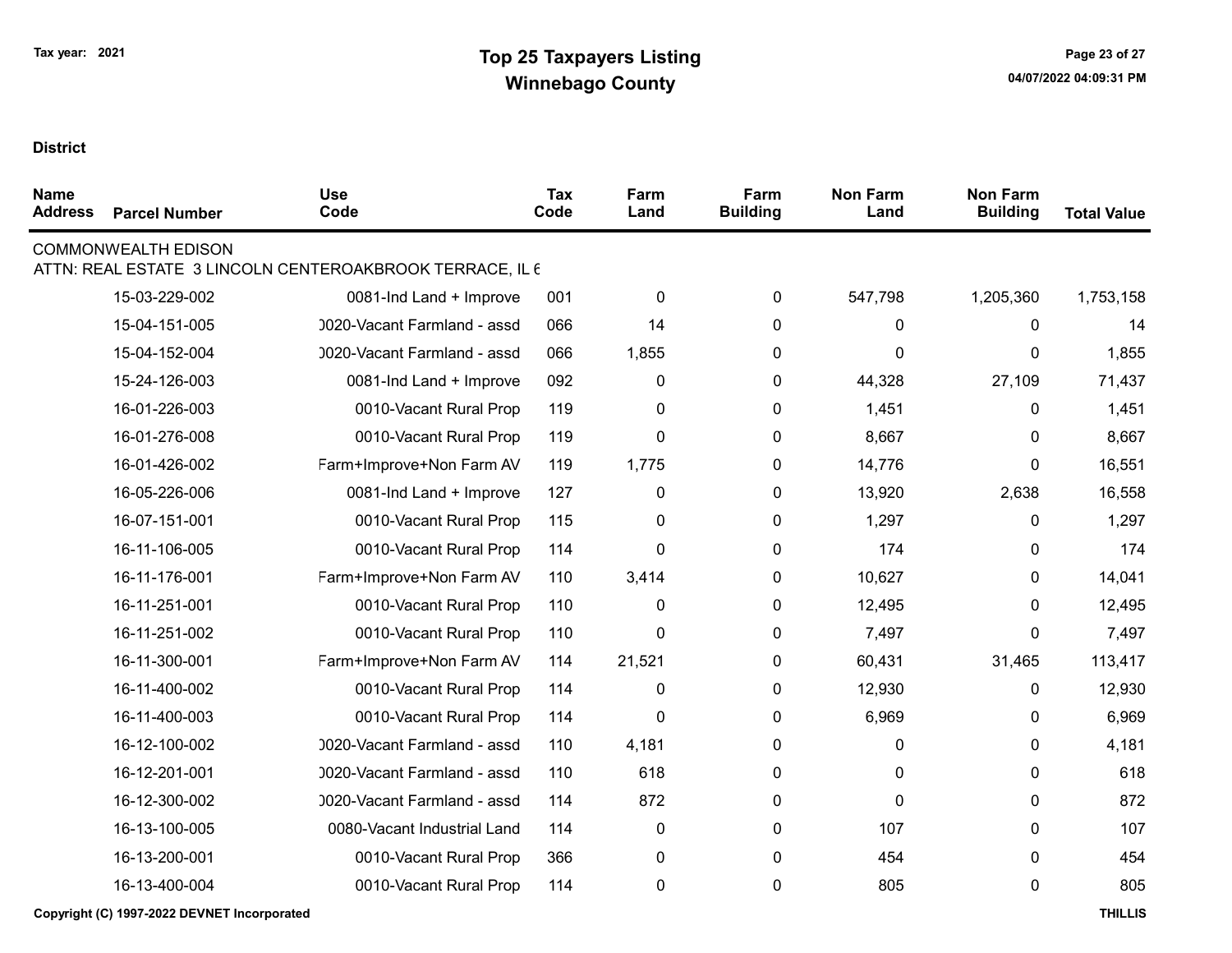| <b>Name</b><br><b>Address</b> | <b>Parcel Number</b>                                                         | <b>Use</b><br>Code                                       | <b>Tax</b><br>Code | Farm<br>Land | Farm<br><b>Building</b> | <b>Non Farm</b><br>Land     | <b>Non Farm</b><br><b>Building</b> | <b>Total Value</b> |
|-------------------------------|------------------------------------------------------------------------------|----------------------------------------------------------|--------------------|--------------|-------------------------|-----------------------------|------------------------------------|--------------------|
|                               | <b>COMMONWEALTH EDISON</b>                                                   | ATTN: REAL ESTATE 3 LINCOLN CENTEROAKBROOK TERRACE, IL 6 |                    |              |                         |                             |                                    |                    |
|                               | 16-13-400-006                                                                | 0010-Vacant Rural Prop                                   | 366                | 0            | 0                       | 822                         | $\mathbf{0}$                       | 822                |
|                               | 16-31-351-002                                                                | 0080-Vacant Industrial Land                              | 095                | 0            | 0                       | 10,250                      | $\mathbf{0}$                       | 10,250             |
|                               |                                                                              |                                                          |                    |              |                         | <b>Total Assessed Value</b> |                                    | 4,457,573          |
| <b>Name</b><br><b>Address</b> | <b>Parcel Number</b>                                                         | <b>Use</b><br>Code                                       | Tax<br>Code        | Farm<br>Land | Farm<br><b>Building</b> | <b>Non Farm</b><br>Land     | <b>Non Farm</b><br><b>Building</b> | <b>Total Value</b> |
|                               | FAIRHAVEN CHRISTIAN RETIREMENT CENTER<br>3470 N ALPINE RD ROCKFORD, IL 61114 |                                                          |                    |              |                         |                             |                                    |                    |
|                               | 12-05-355-008                                                                | 0050-Vac Commercial Land                                 | 021                | 0            | 0                       | 474                         | 0                                  | 474                |
|                               | 12-05-376-009                                                                | )51-Comm Res (6+units)-Imp                               | 021                | 0            | 0                       | 84,002                      | 675,229                            | 759,231            |
|                               | 12-05-377-001                                                                | )51-Comm Res (6+units)-Imp                               | 021                | 0            | 0                       | 101,212                     | 552,166                            | 653,378            |
|                               | 12-05-378-004                                                                | )51-Comm Res (6+units)-Imp                               | 021                | 0            | $\mathbf{0}$            | 81,792                      | 576,696                            | 658,488            |
|                               | 12-08-126-031                                                                | )51-Comm Res (6+units)-Imp                               | 001                | 0            | 0                       | 325,299                     | 2,022,646                          | 2,347,945          |
|                               |                                                                              |                                                          |                    |              |                         | <b>Total Assessed Value</b> |                                    | 4,419,516          |
| <b>Name</b><br><b>Address</b> | <b>Parcel Number</b>                                                         | <b>Use</b><br>Code                                       | <b>Tax</b><br>Code | Farm<br>Land | Farm<br><b>Building</b> | <b>Non Farm</b><br>Land     | <b>Non Farm</b><br><b>Building</b> | <b>Total Value</b> |
|                               | <b>CBL CHERRYVALE I LLC</b>                                                  | 2030 HAMILTON PL BLVD #5000 CHATTANOOGA, TN 37421        |                    |              |                         |                             |                                    |                    |
|                               | 12-35-151-006                                                                | 1-Commercial Business-Impr                               | 378                | 0            | 0                       | 37,313                      | 26,228                             | 63,541             |
|                               | 12-35-301-001                                                                | 1-Commercial Business-Impr                               | 378                | 0            | 0                       | 173,911                     | 1,149,290                          | 1,323,201          |
|                               | 12-35-301-002                                                                | 1-Commercial Business-Impr                               | 378                | 0            | 0                       | 57,597                      | 1,522,245                          | 1,579,842          |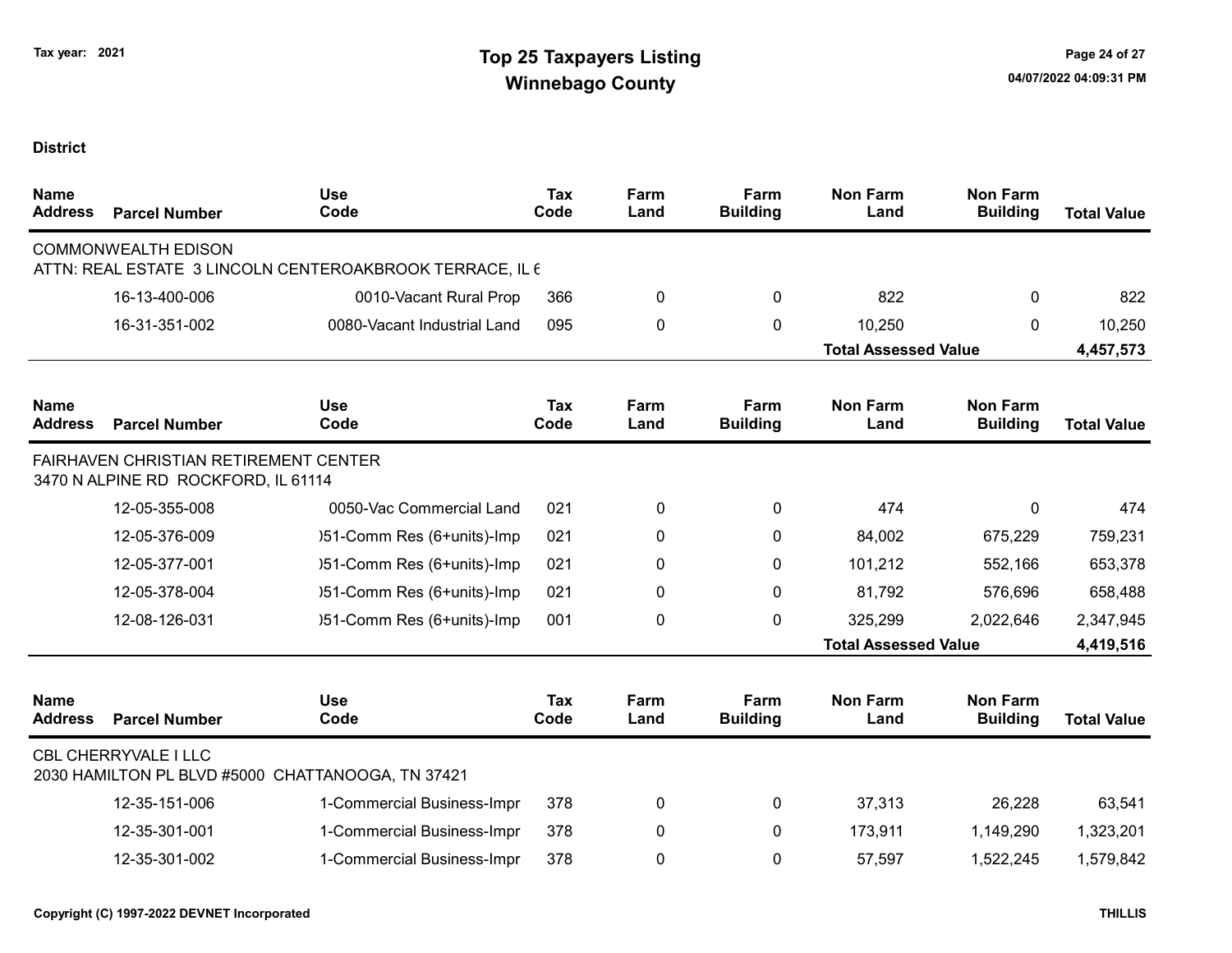| <b>Name</b><br><b>Address</b> | <b>Parcel Number</b>                                                | <b>Use</b><br>Code                                | <b>Tax</b><br>Code | Farm<br>Land | Farm<br><b>Building</b> | <b>Non Farm</b><br>Land     | <b>Non Farm</b><br><b>Building</b> | <b>Total Value</b> |
|-------------------------------|---------------------------------------------------------------------|---------------------------------------------------|--------------------|--------------|-------------------------|-----------------------------|------------------------------------|--------------------|
|                               | CBL CHERRYVALE I LLC                                                | 2030 HAMILTON PL BLVD #5000 CHATTANOOGA, TN 37421 |                    |              |                         |                             |                                    |                    |
|                               | 12-35-326-001                                                       | 1-Commercial Business-Impr                        | 378                | 0            | 0                       | 421,406                     | 1,015,117                          | 1,436,523          |
|                               |                                                                     |                                                   |                    |              |                         | <b>Total Assessed Value</b> |                                    | 4,403,107          |
| <b>Name</b><br><b>Address</b> | <b>Parcel Number</b>                                                | <b>Use</b><br>Code                                | <b>Tax</b><br>Code | Farm<br>Land | Farm<br><b>Building</b> | <b>Non Farm</b><br>Land     | <b>Non Farm</b><br><b>Building</b> | <b>Total Value</b> |
|                               | ROCKFORD MEMORIAL HOSPITAL<br>2400 N ROCKTON AVE ROCKFORD, IL 61103 |                                                   |                    |              |                         |                             |                                    |                    |
|                               | 11-10-403-003                                                       | 0071-Commercial Office-Impr                       | 001                | 0            | 0                       | 7,533                       | 9,283                              | 16,816             |
|                               | 11-10-403-005                                                       | )51-Comm Res (6+units)-Imp                        | 001                | 0            | 0                       | 895                         | 34,972                             | 35,867             |
|                               | 11-10-403-036                                                       | 0030-Vacant Residential Land                      | 001                | 0            | 0                       | 2,724                       | 0                                  | 2,724              |
|                               | 11-10-429-017                                                       | 1-Commercial Business-Impr                        | 001                | 0            | 0                       | 6,523                       | 1,333                              | 7,856              |
|                               | 11-10-430-012                                                       | 031-Single Family Residence                       | 001                | 0            | 0                       | 2,885                       | 17,238                             | 20,123             |
|                               | 11-10-430-013                                                       | 0032-Two Family Residence                         | 001                | 0            | 0                       | 2,848                       | 17,627                             | 20,475             |
|                               | 11-10-430-014                                                       | 0032-Two Family Residence                         | 001                | 0            | 0                       | 2,848                       | 17,681                             | 20,529             |
|                               | 11-10-430-015                                                       | 033-Three Family Residence                        | 001                | 0            | 0                       | 2,848                       | 18,312                             | 21,160             |
|                               | 11-10-430-022                                                       | 031-Single Family Residence                       | 001                | 0            | 0                       | 2,885                       | 18,920                             | 21,805             |
|                               | 11-10-430-023                                                       | 0032-Two Family Residence                         | 001                | 0            | 0                       | 2,848                       | 17,809                             | 20,657             |
|                               | 11-10-430-024                                                       | 0032-Two Family Residence                         | 001                | 0            | 0                       | 2,848                       | 17,397                             | 20,245             |
|                               | 11-10-430-025                                                       | 0032-Two Family Residence                         | 001                | 0            | 0                       | 2,848                       | 17,681                             | 20,529             |
|                               | 11-10-431-012                                                       | 031-Single Family Residence                       | 001                | 0            | 0                       | 2,885                       | 15,862                             | 18,747             |
|                               | 11-10-431-013                                                       | 0032-Two Family Residence                         | 001                | 0            | 0                       | 2,848                       | 22,142                             | 24,990             |
|                               | 11-10-431-014                                                       | 0032-Two Family Residence                         | 001                | 0            | 0                       | 2,848                       | 19,064                             | 21,912             |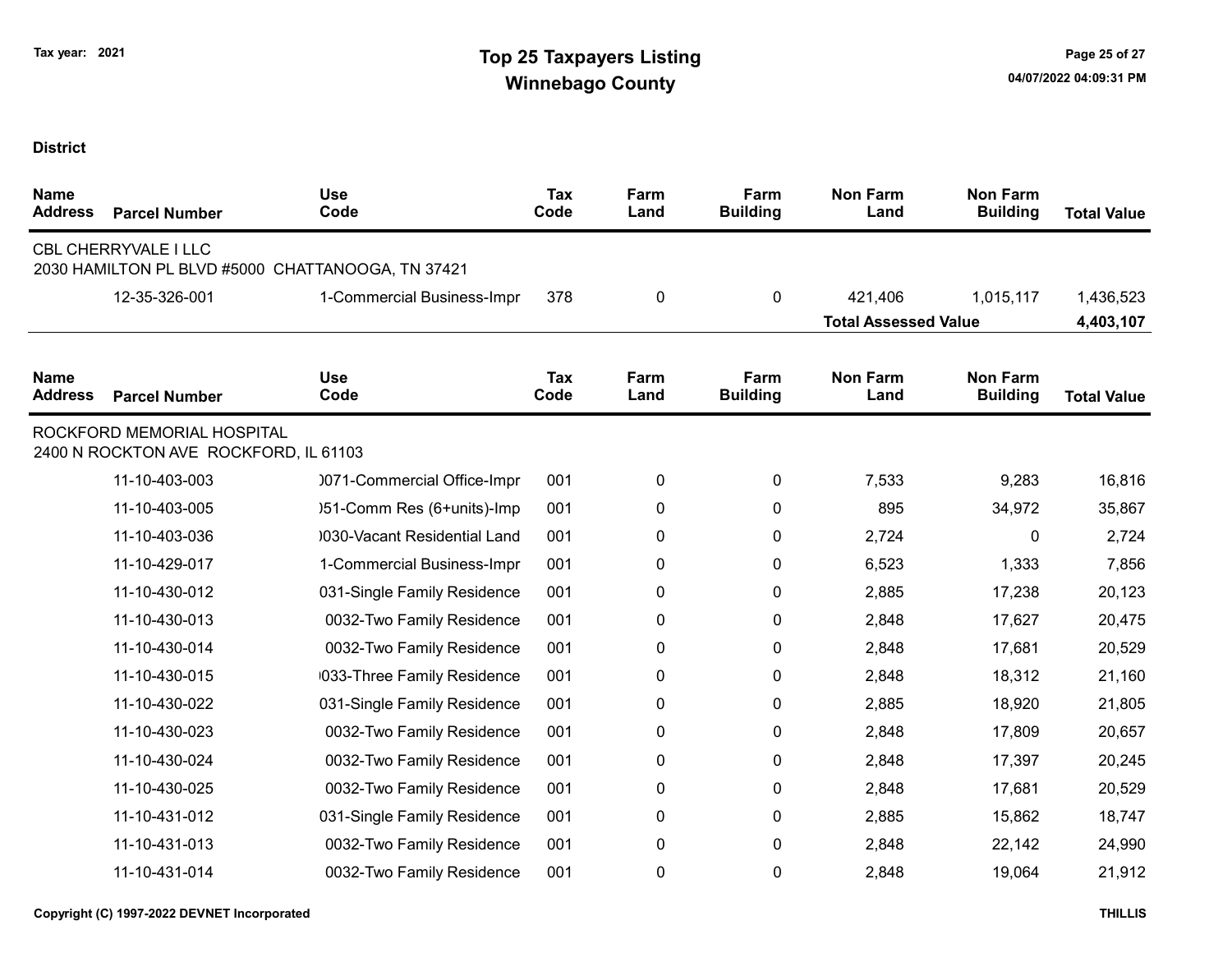| <b>Parcel Number</b> | <b>Use</b><br>Code                               | <b>Tax</b><br>Code | Farm<br>Land | Farm<br><b>Building</b> | <b>Non Farm</b><br>Land | <b>Non Farm</b><br><b>Building</b> | <b>Total Value</b> |
|----------------------|--------------------------------------------------|--------------------|--------------|-------------------------|-------------------------|------------------------------------|--------------------|
|                      |                                                  |                    |              |                         |                         |                                    |                    |
| 11-10-431-015        | 0032-Two Family Residence                        | 001                | 0            | $\mathbf 0$             | 2,848                   | 17,341                             | 20,189             |
| 11-10-431-022        | 031-Single Family Residence                      | 001                | 0            | 0                       | 2,885                   | 18,677                             | 21,562             |
| 11-15-231-001        | 0030-Vacant Residential Land                     | 001                | 0            | 0                       | 2,641                   | 0                                  | 2,641              |
| 11-15-231-002        | 0030-Vacant Residential Land                     | 001                | 0            | $\mathbf 0$             | 2,697                   | 0                                  | 2,697              |
| 11-15-231-003        | 0030-Vacant Residential Land                     | 001                | 0            | 0                       | 2,697                   | 0                                  | 2,697              |
| 11-15-231-004        | 0030-Vacant Residential Land                     | 001                | 0            | 0                       | 2,697                   | 0                                  | 2,697              |
| 11-15-231-005        | 0030-Vacant Residential Land                     | 001                | 0            | 0                       | 2,697                   | 0                                  | 2,697              |
| 11-15-231-006        | 0030-Vacant Residential Land                     | 001                | 0            | 0                       | 2,697                   | 0                                  | 2,697              |
| 11-15-231-007        | 0030-Vacant Residential Land                     | 001                | 0            | $\mathbf 0$             | 2,697                   | 0                                  | 2,697              |
| 11-15-231-008        | 0030-Vacant Residential Land                     | 001                | 0            | 0                       | 2,697                   | 0                                  | 2,697              |
| 11-15-232-001        | 031-Single Family Residence                      | 001                | $\mathbf 0$  | 0                       | 2,641                   | 7,223                              | 9,864              |
| 11-15-232-002        | 031-Single Family Residence                      | 001                | 0            | 0                       | 2,641                   | 12,656                             | 15,297             |
| 11-15-232-007        | 0032-Two Family Residence                        | 001                | 0            | 0                       | 2,158                   | 16,623                             | 18,781             |
| 11-15-232-008        | 0032-Two Family Residence                        | 001                | 0            | 0                       | 2,158                   | 16,623                             | 18,781             |
| 11-15-232-009        | )51-Comm Res (6+units)-Imp                       | 001                | 0            | 0                       | 4,488                   | 82,440                             | 86,928             |
| 12-01-307-001        | 0050-Vac Commercial Land                         | 036                | 0            | 0                       | 489,890                 | 0                                  | 489,890            |
| 12-01-326-005        | 0050-Vac Commercial Land                         | 001                | 0            | 0                       | 1,482,355               | 0                                  | 1,482,355          |
| 12-01-357-001        | 0050-Vac Commercial Land                         | 001                | 0            | 0                       | 160,823                 | 0                                  | 160,823            |
| 12-01-388-001        | 0050-Vac Commercial Land                         | 001                | 0            | 0                       | 303,891                 | 0                                  | 303,891            |
| 12-01-401-005        | 0050-Vac Commercial Land                         | 001                | 0            | 0                       | 657,417                 | $\mathbf{0}$                       | 657,417            |
| 12-01-402-001        | 0050-Vac Commercial Land                         | 001                | 0            | 0                       | 627,474                 | 0                                  | 627,474            |
| 12-01-451-005        | 0050-Vac Commercial Land                         | 001                | 0            | 0                       | 2,819                   | 0                                  | 2,819              |
|                      | ROCKFORD MEMORIAL HOSPITAL<br>2400 N ROCKTON AVE |                    |              |                         |                         |                                    |                    |